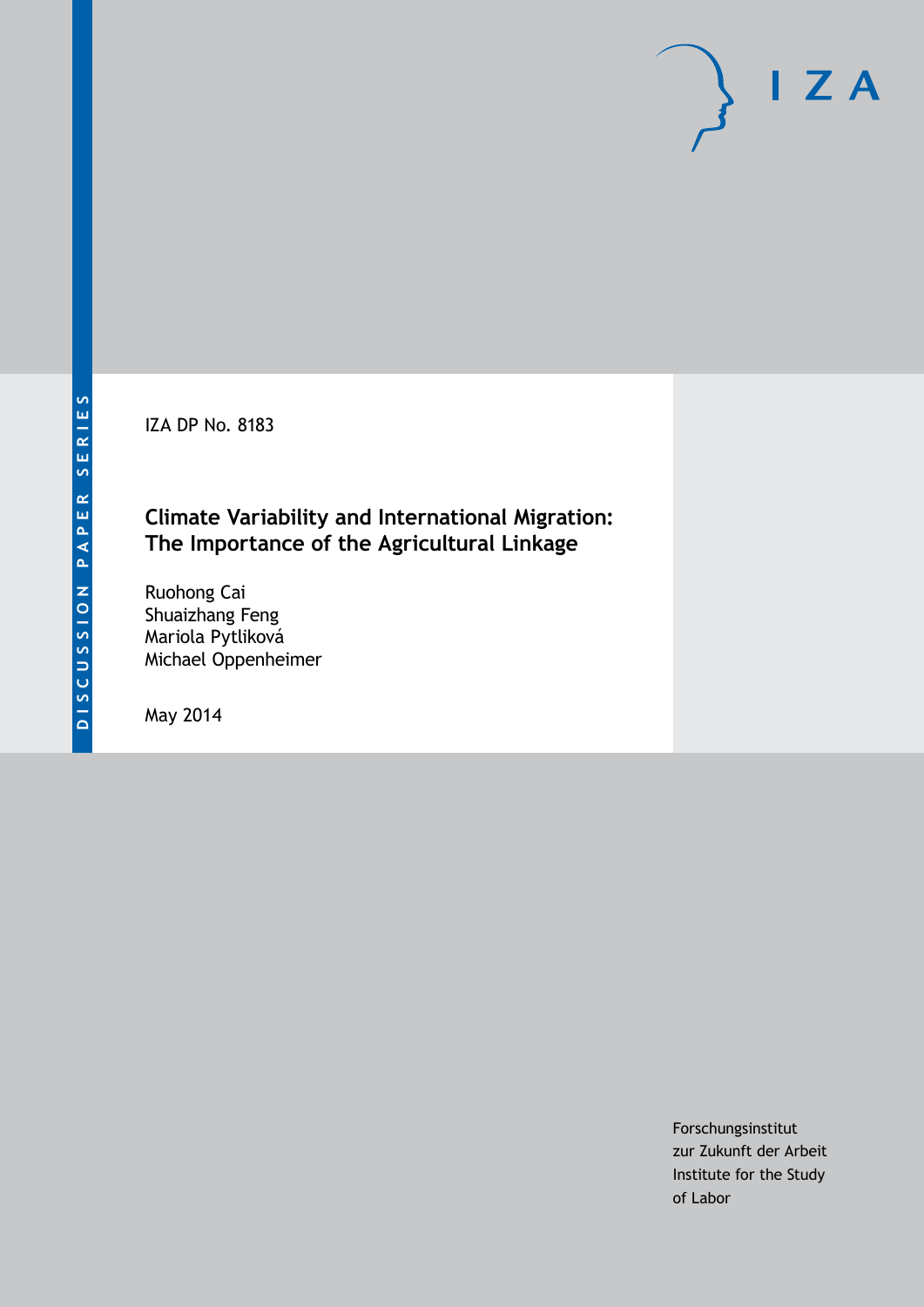# **Climate Variability and International Migration: The Importance of the Agricultural Linkage**

# **Ruohong Cai**

*Princeton University*

# **Shuaizhang Feng**

*Shanghai University of Finance and Economics, Chinese University of Hong Kong and IZA*

# **Mariola Pytliková**

*VSB-Technical University Ostrava and KORA-The Danish Institute of Local Governmental Research*

# **Michael Oppenheimer**

*Princeton University*

Discussion Paper No. 8183 May 2014

IZA

P.O. Box 7240 53072 Bonn Germany

Phone: +49-228-3894-0 Fax: +49-228-3894-180 E-mail: [iza@iza.org](mailto:iza@iza.org)

Any opinions expressed here are those of the author(s) and not those of IZA. Research published in this series may include views on policy, but the institute itself takes no institutional policy positions. The IZA research network is committed to the IZA Guiding Principles of Research Integrity.

The Institute for the Study of Labor (IZA) in Bonn is a local and virtual international research center and a place of communication between science, politics and business. IZA is an independent nonprofit organization supported by Deutsche Post Foundation. The center is associated with the University of Bonn and offers a stimulating research environment through its international network, workshops and conferences, data service, project support, research visits and doctoral program. IZA engages in (i) original and internationally competitive research in all fields of labor economics, (ii) development of policy concepts, and (iii) dissemination of research results and concepts to the interested public.

IZA Discussion Papers often represent preliminary work and are circulated to encourage discussion. Citation of such a paper should account for its provisional character. A revised version may be available directly from the author.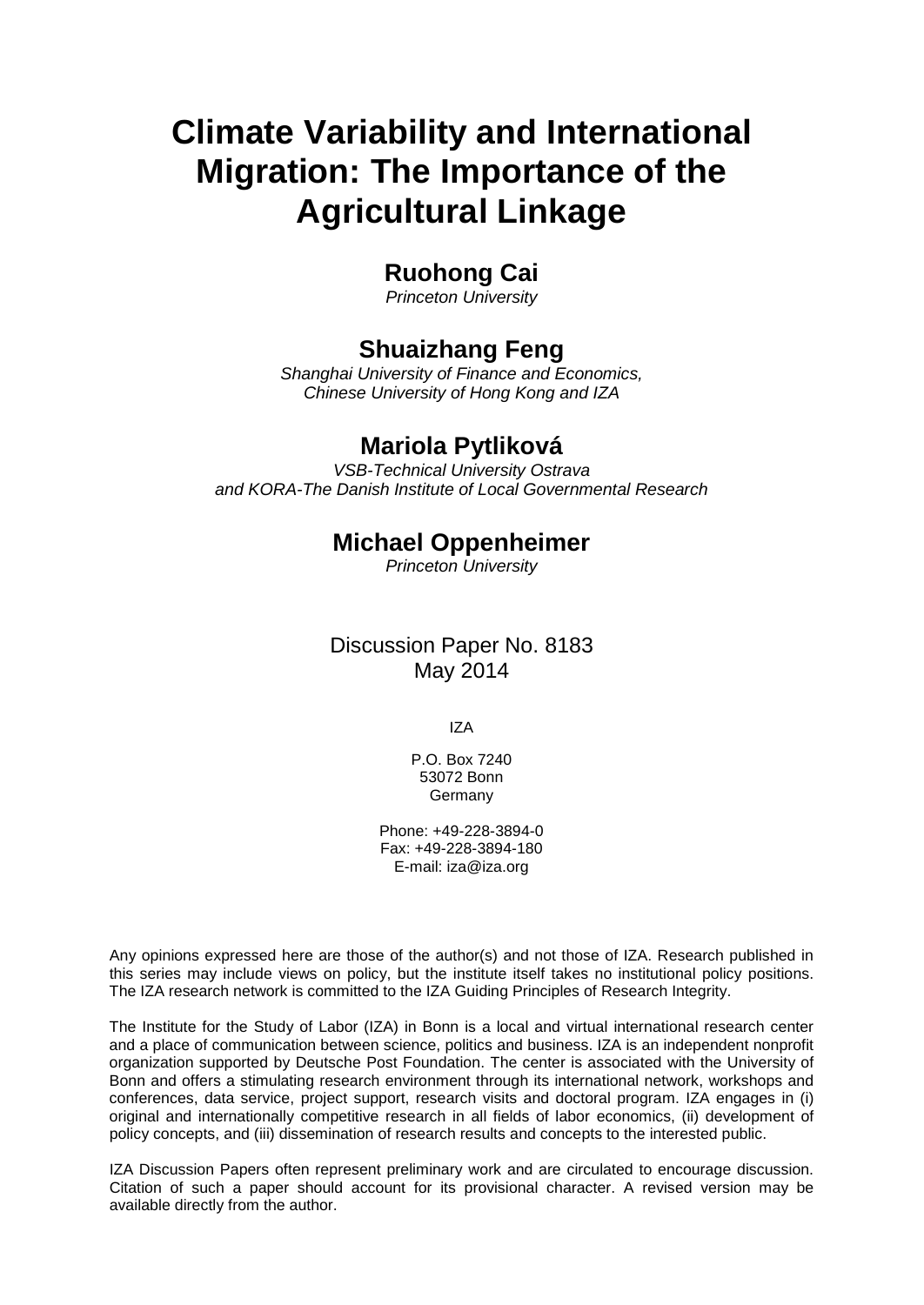IZA Discussion Paper No. 8183 May 2014

# **ABSTRACT**

# **Climate Variability and International Migration: The Importance of the Agricultural Linkage[1](#page-2-0)**

While there is considerable interest in understanding the climate-migration relationship, particularly in the context of concerns about global climatic change, little is known about underlying mechanisms. We analyze a unique and extensive set of panel data characterizing annual bilateral international migration flows from 163 origin countries to 42 OECD destination countries covering the last three decades. We find a positive and statistically significant relationship between temperature and international outmigration only in the most agriculture-dependent countries, consistent with the widely-documented adverse impact of temperature on agricultural productivity. In addition, migration flows to current major destinations are especially temperature-sensitive. Policies to address issues related to climate-induced international migration would be more effective if focused on the agriculturedependent countries and especially people in those countries whose livelihoods depend on agriculture.

JEL Classification: Q54, J10

Keywords: international migration, climate variability, agricultural productivity

Corresponding author:

Ruohong Cai 411A Robertson Hall Princeton University Princeton, NJ 08544 USA E-mail: [ruohongc@princeton.edu](mailto:ruohongc@princeton.edu)

<span id="page-2-0"></span><sup>&</sup>lt;sup>1</sup> We thank conference participants at the Heartland Environmental & Resource Economics Workshop at the University of Illinois at Urbana-Champaign, SOLE conference 2014 and the 5th NORFACE Migration Conference for comments. We thank colleagues in Princeton University for helpful discussions and comments. Cai and Oppenheimer gratefully acknowledge support from the High Meadows Foundation. Feng's research is supported by Program for New Century Excellent Talents in University (NCET-12-0903) of the Ministry of Education of China. Pytliková's research is supported by the NORFACE Migration Program and by the Operational Programme "Education for Competitiveness" – Project No. CZ.1.07/2.3.00/20.0296.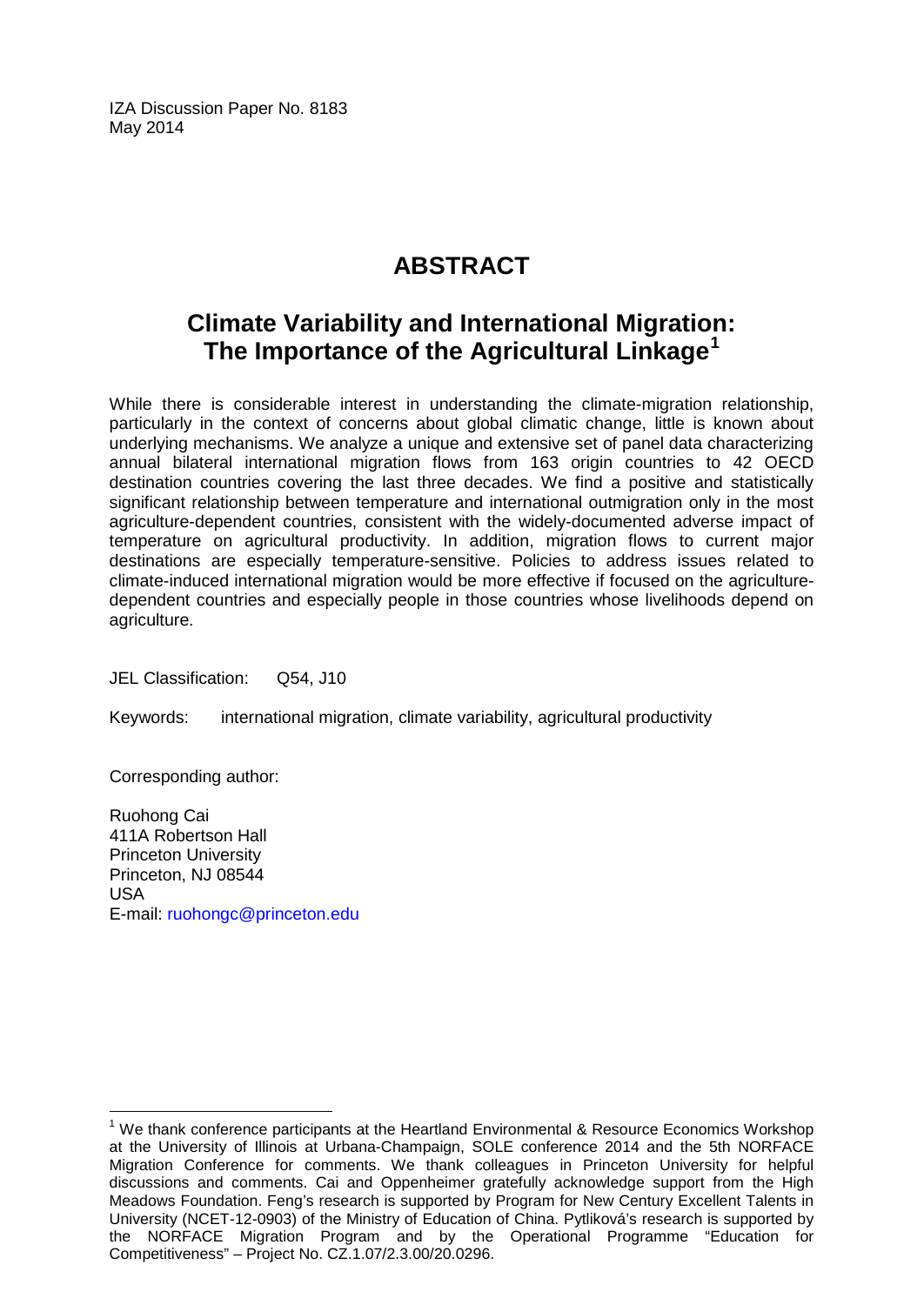#### **Introduction**

Climate change has become an increasing global concern as its current and future impacts are understood in greater detail (IPCC, 2007). One widely cited response to such impacts is the potential for large-scale displacement of segments of human population (Myers, 2002; Stern, 2007; Warner et al., 2009; Marchiori et al., 2012). Among all climate-induced migrants, those crossing the political borders would be a matter of particular concern as both receiving and sending countries are affected. Identification of the mechanisms underlying the climatemigration relationship would be useful to national governments and international agencies devising policies to manage migration flows.

Despite growing interest from policymakers and the general public, the quantitative literature on weather- and climate- induced migration is still in its infancy.<sup>2</sup> The empirical results so far are mixed – while many studies support a significant relationship between migration and climatic factors such as natural disasters, temperature, and precipitation (Reuveny and Moore, 2009; Feng et al., 2010; Marchiori et al., 2012; Gray and Muller, 2012; Feng and Oppenheimer, 2012), some researchers find that climate is an inconsequential factor compared to other drivers of migration (Mortreux and Barnett, 2009; Naudé, 2010). The apparent inconsistencies among the outcomes of various studies arise partly because such studies are mostly context-specific – they differ in the geographic regions covered and the time frames of study. The effects of climate on human migration are likely to be heterogeneous across time and space, as climate may

<span id="page-3-0"></span> <sup>2</sup> While we acknowledge the difference between climate and weather, the terms "climate" and "weather" will be used interchangeably in this paper. Our analysis is performed with annual temperature and precipitation for the period of 1980-2010.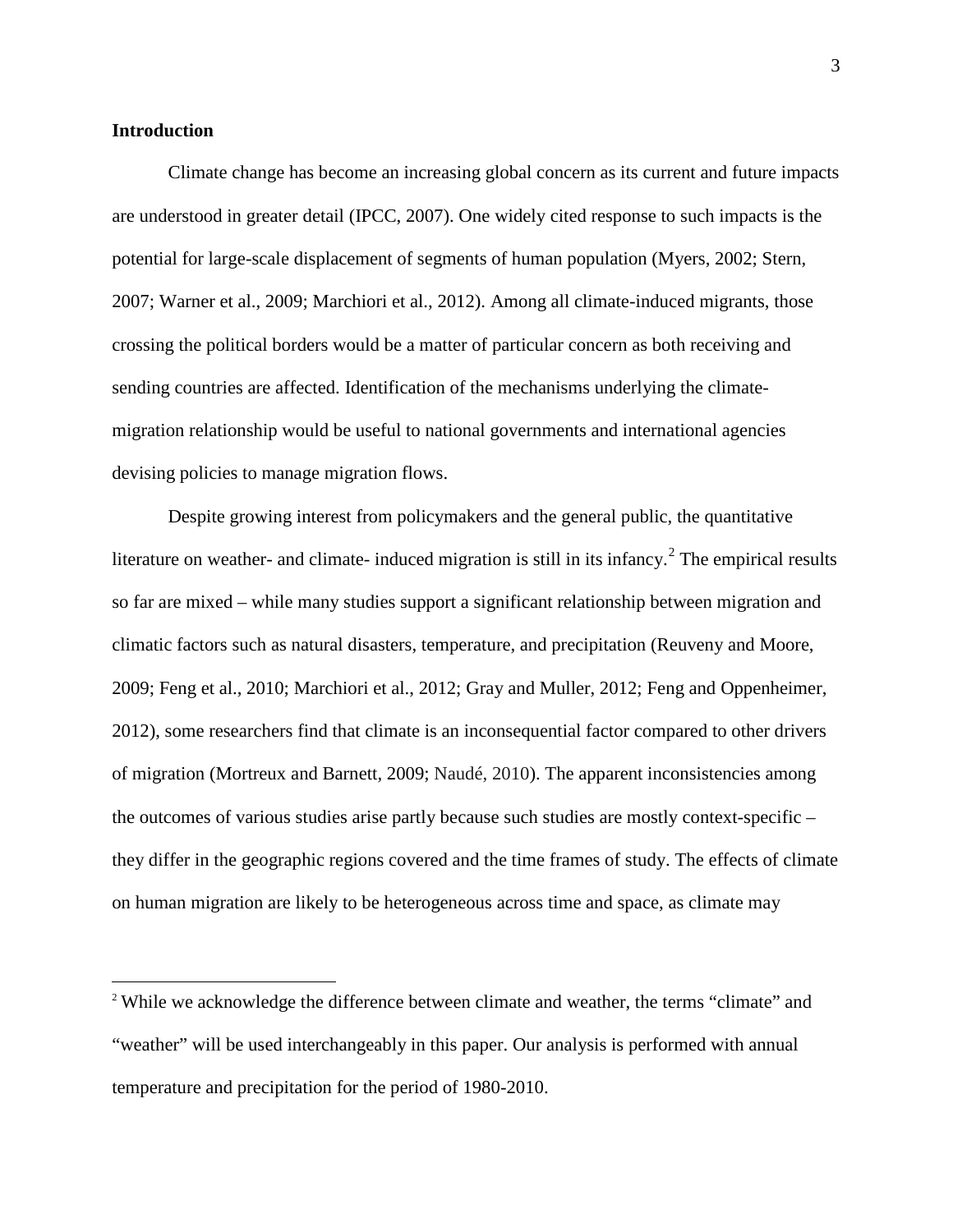interact with region-specific factors, such as other environmental and socio-economic conditions, cultural and lifestyle characteristics, and social networks (Black et al., 2011).

To move this literature forward and gain a more complete picture of the climatemigration relationship, one can either continue to accumulate such context-specific evidence or conduct the analysis at a more aggregate level and focus on the most important linkage(s). This paper takes the second approach, and considers agriculture to be a possible intermediate link between climate and (international) migration. We do so for the following reasons. First, a large body of literature has already established a significant sensitivity of crop yields to climatic changes, especially temperature increases (Lobell et al., 2008; Schlenker and Roberts, 2009; Lobell et al., 2011). Second, agriculture is an important economic sector in many countries, especially in the developing world, where a large proportion of the population still directly depends on agriculture for a living. Thus it is a plausible hypothesis that agriculture plays an important role in the climate-migration relationship.

In this paper, we use a comprehensive bilateral annual migration dataset covering 163 origin countries and 42 OECD destination countries over the period of 1980-2010 to study the climate-migration relationship empirically. We first estimate a reduced-form model that links origin country weather variations to its international outmigration, while controlling for an important migration determinant – income (approximated by GDP per capita) – as well as unobserved time-invariant country-pair factors and country-specific time trends. To investigate the role of agriculture, interaction terms between weather and agricultural dependence are included in the model.<sup>[3](#page-3-0)</sup> We find that the effect of temperature on outmigration is positive and

<span id="page-4-0"></span><sup>&</sup>lt;sup>3</sup> Agricultural dependence is a dummy variable, where the top 25% agriculture-dependent countries are assigned with 1, and the remaining countries are assigned with 0. Agriculture-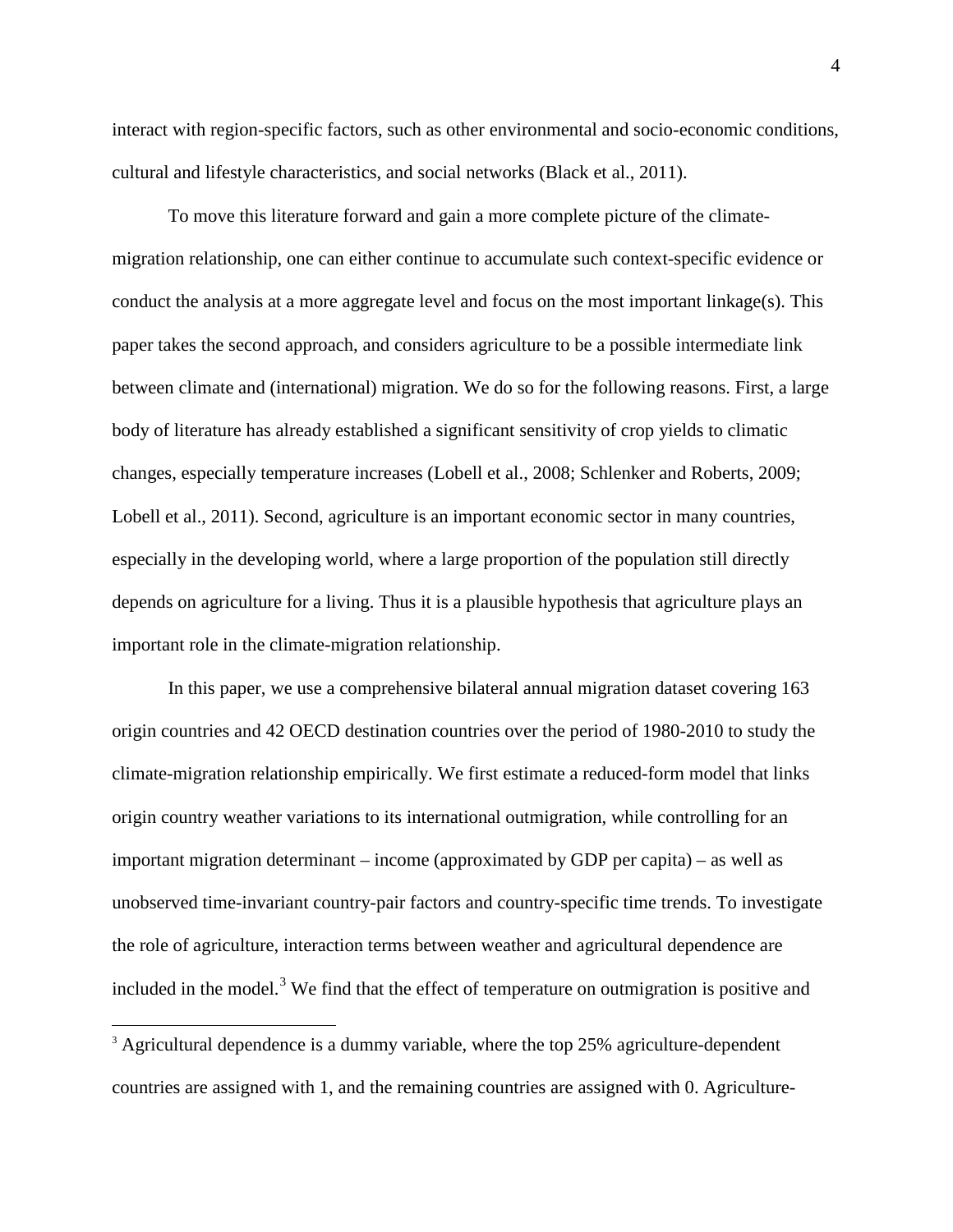statistically significant only in agriculture-dependent countries. Because most agriculturedependent countries are also relatively poor, we use the instrumental variables approach to provide more direct evidence on the agricultural linkage to rule out the alternative hypothesis that the sensitivity of outmigration to climate is due to a country's being poor per se. We estimate the yield-migration relationship, using temperature and precipitation as instruments for cereal yields. We find that outmigration is highly responsive to climate-induced yield shocks, but only in agricultural countries. Our results thus suggest that, globally, agriculture is an important intermediate link between climate and international migration. It should be noted that the relation between the sensitivity of past migration to climate/weather variability and future migration due to long term climate change is uncertain. Here we focus on the former which provides insights on current motivations for migration while potentially informing projections of the latter.

The rest of the paper proceeds as follows. The next section reviews the emerging literature on climate-induced migration. Then we present a theoretical model of international migration that incorporates climate formally, followed by our empirical strategy. Following that are our empirical results. Then the final section concludes.

#### **Literature Review**

 $\overline{a}$ 

There is a large literature on the determinants of human migration that encompasses several disciplines. Income maximization is usually considered to be one of the most important migration determinants (Roy, 1951; Borjas, 1989; Clark et al., 2007; Mayda, 2010). Simply put, a potential migrant is assumed to compare the income differences between origin and several

dependent countries (or agricultural countries, used interchangeably in our paper) are defined as those with relatively high share of agriculture value added in GDP.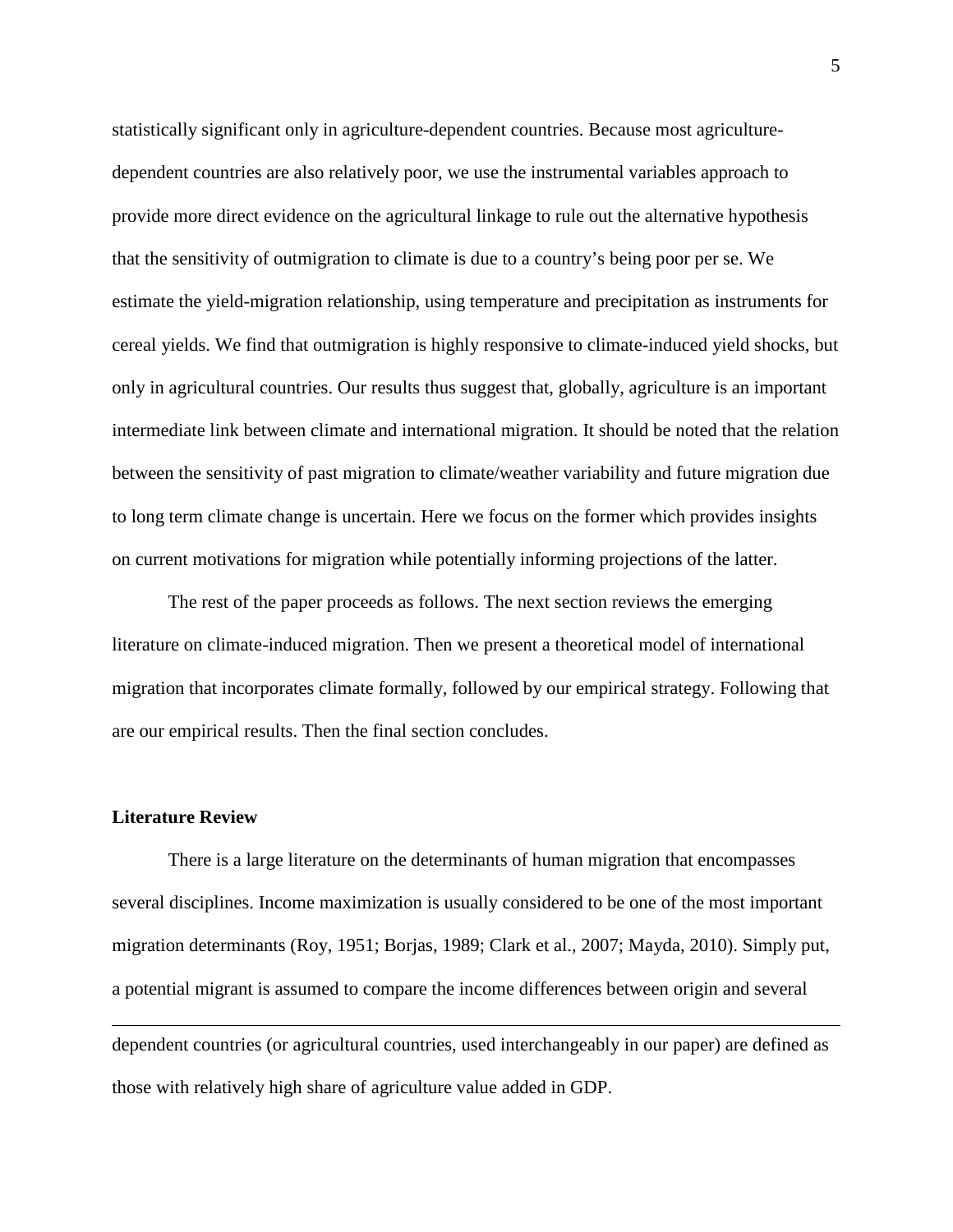destinations and the cost of migration, and select a destination which maximizes income. The income maximization framework can be extended to utility maximization in order to incorporate non-pecuniary determinants of migration (Borjas, 1989), such as cultural and linguistic distance, political pressures, conflicts and wars, networks of family and friends, educational and social benefits, immigration policies, and amenities (Massey et al., 1993; Borjas, 1999; Clark et al., 2007; Pedesen et al., 2008; Ortega and Peri, 2009; Mayda, 2010; Adsera and Pytlikova, 2012).

During recent decades, the migration literature has paid more and more attention to climatic and environmental factors, such as sea level rise, environmental degradation, weatherrelated crop failures, and extreme weather events (Hugo, 1996; Myers, 2002; Warner et al., 2009; Piguet et al., 2011; Foresight, 2011; Gray and Mueller, 2012). Many studies found a significant influence of climate on human migration. Using unbalanced panel data, Barrios et al. (2006) found that rainfall affects rural-to-urban migration in sub-Saharan Africa. Feng et al. (2010) and Feng and Oppenheimer (2012) used a Mexican state-level panel data of migration flows, and found a significant semi-elasticity of migration from Mexico to the United States with respect to climate-driven changes in crop yields. Gray and Mueller (2012) showed that crop failures driven by rainfall deficits have a strong effect on mobility in Bangladesh, while flooding has a modest effect. Using a country-level panel data of sub-Saharan Africa, Marchiori et al. (2012) found that weather anomalies increase internal and international migration through both amenity and economic geography channels. Mueller et al. (2014) found that flooding has modest impact on migration, while heat stress increases the long-term migration in Pakistan.

In contrast, some other studies have not found a significant role for climate. Based on a survey conducted in Tuvalu, Mortreux and Barnett (2009) showed that the vast majority of potential migrants do not consider climate change as a possible reason for leaving the country.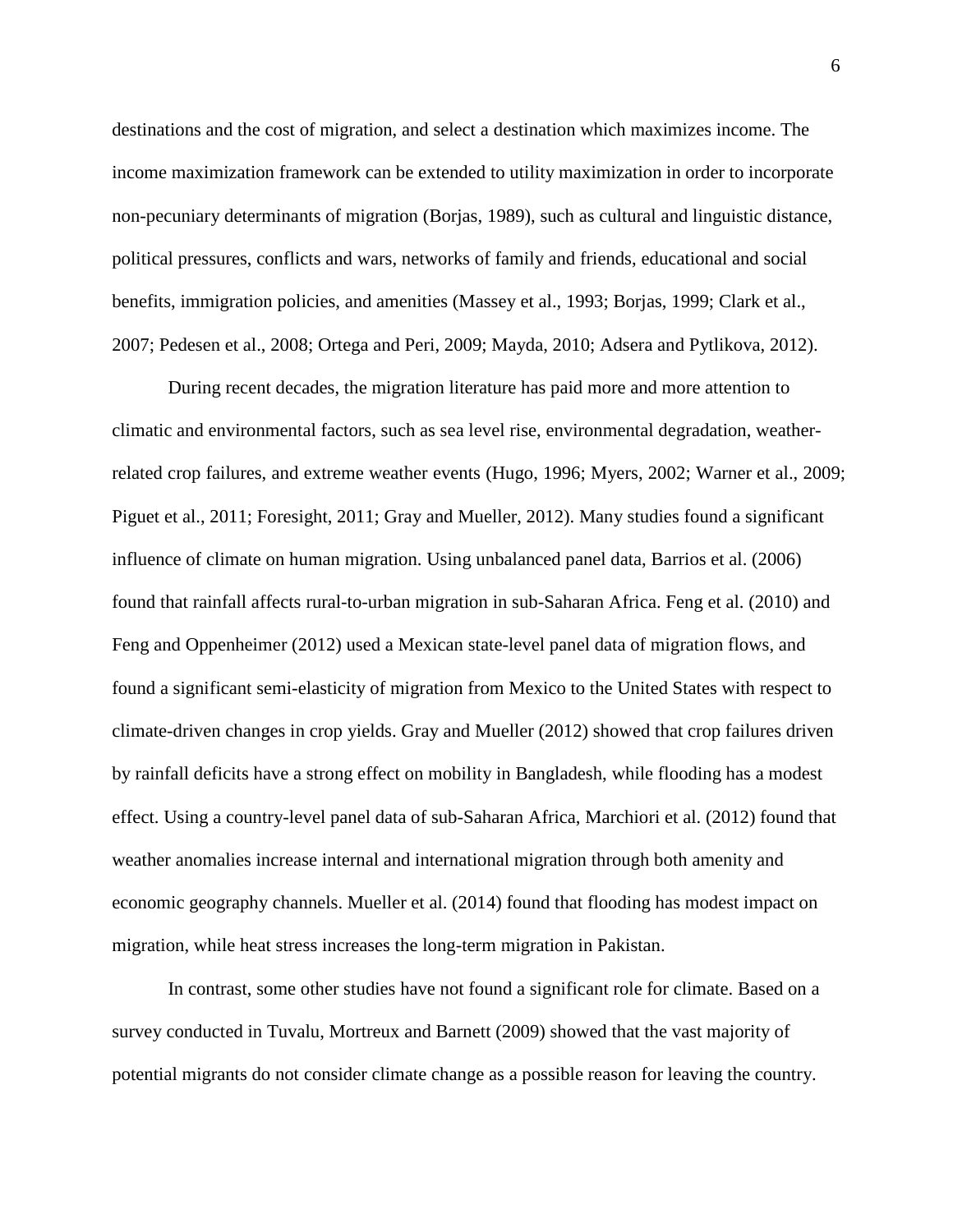Naudé (2010) also reported that natural disasters do not have significant effects on international migration across sub-Saharan African countries. However, these studies did not consider possible indirect impact of climate through income differences and other channels. For example, in the survey data used by Mortreux and Barnett (2009), migrants might not be aware of the possibility that climate change implicitly contributes to socio-economic shocks which directly affect migration, and thus do not cite climate change as a reason to leave. When discussing the insignificant effects of natural disasters on migration, Naudé (2010) also acknowledged that natural disasters may affect conflict and job opportunities and, as such, have an indirect impact on migration.

Due to data limitations, previous studies on the determinants of migration usually relied on analyses of migrants moving from one origin to one destination (Massey and Espinosa, 1997; Feng et al., 2010) or multiple destinations (Hanson and McIntosh, 2010), or from multiple origins to one destination (Clark et al., 2007; Vogler and Rotte, 2000). More recently, researchers have begun to rely on multi-country bilateral migration data, which not only increases the sample size but also allows controls for country-pair specific factors through the fixed effects model and facilitates drawing more general conclusions (Pedersen et al., 2008; Ortega and Peri, 2009; Mayda, 2010; Adsera and Pytlikova, 2012). Nevertheless, its application in the climate-migration studies remains limited. Reuveny and Moore (2009) used a crosssectional data of bilateral international migration flows to 15 OECD destination countries in the late 1980s and 1990s to investigate the effects of environmental degradation, e.g., weatherrelated natural disasters. Beine and Parsons (2012) used a panel of bilateral migration for the period of 1960-2000 to study the impact of climatic change. Their dataset has only five panels of foreign population stock data based on the last five completed censuses. Thus their migration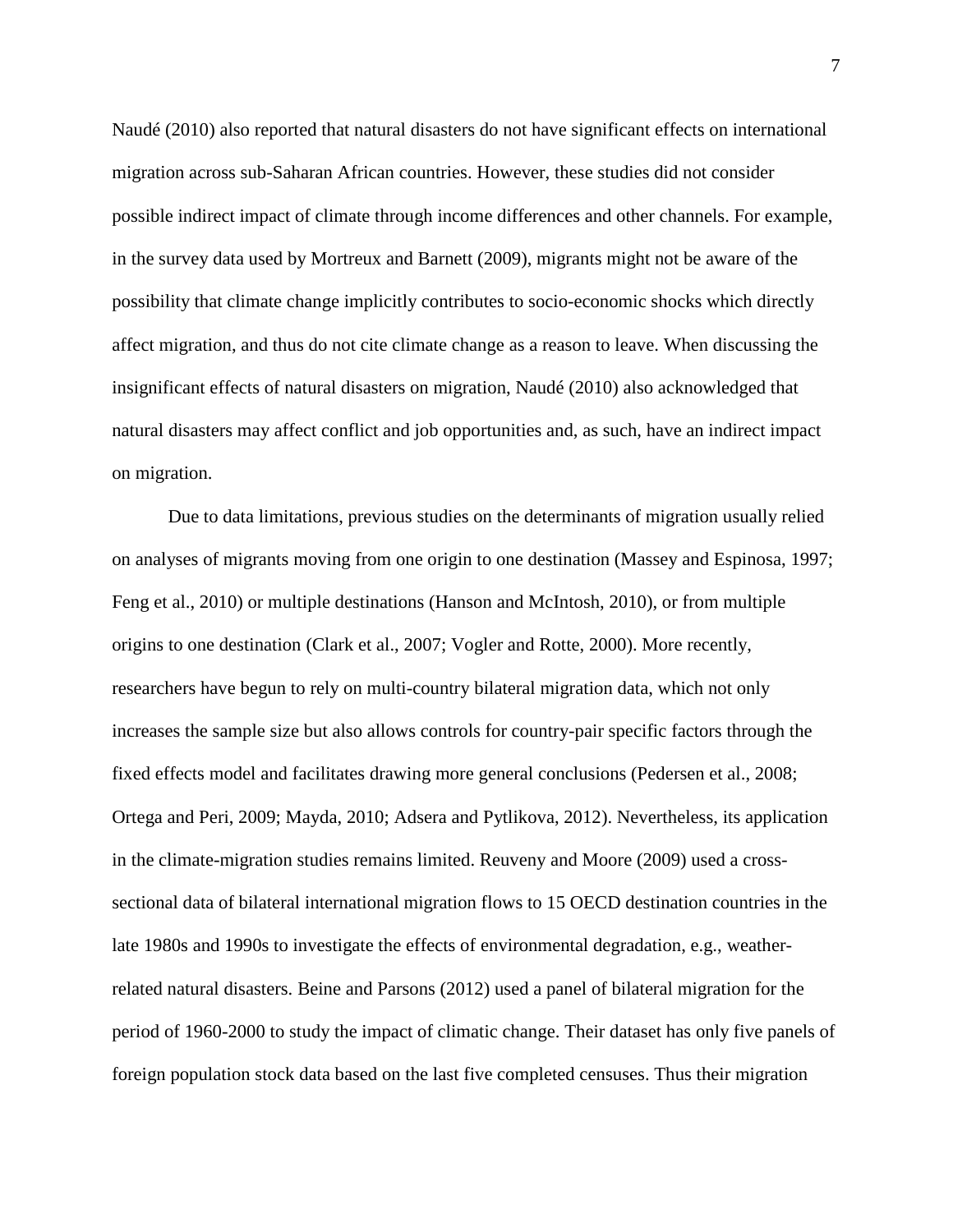flow data are approximated by the change in migration stocks between census years. We use a more comprehensive bilateral annual migration dataset covering 42 OECD destination countries and 163 origin countries over the period of 1980-2010 to study the climate-migration relationship.

### **Theoretical model**

Suppose there is a fictitious country (FC), which is a small open economy compared with the rest-of-the-world (ROTW). Initially FC is populated by a mass normalized to 1. The utility of person *k* in FC is:

$$
U_k = w + p + a_k \tag{1}
$$

where *w* is the wage, *p* is the deterministic part of the non-pecuniary utility, and  $a_k$  is the individual deviation from the average non-pecuniary utility. To simplify this model, people in FC are assumed to have the same wage. By construction, the expectation of  $a_k$  is 0, with cumulative distribution function  $F(.)$ . The higher  $a_k$ , the more person  $k$  prefers to remain in FC.

Suppose we allow people from FC to migrate to ROTW (but not otherwise). Let the wage level in ROTW be  $w_r$ . For simplicity, we assume that people originally from FC do not enjoy any non-pecuniary utility in ROTW. Thus, a person  $k$  would have the utility level of just  $w_r$  in ROTW. Alternatively, one can consider  $p + a_k$  as the utility premium for person *k* to live in FC.

To migrate from FC to ROTW, a person must also incur a cost of *c* . Thus the equilibrium condition for any person *k* to remain in FC is:

$$
w + p + a_k \ge w_r - c \tag{2}
$$

The marginal person  $l$  is defined as the one who is just indifferent between living in FC and migrating to ROTW, i.e., for person *l*,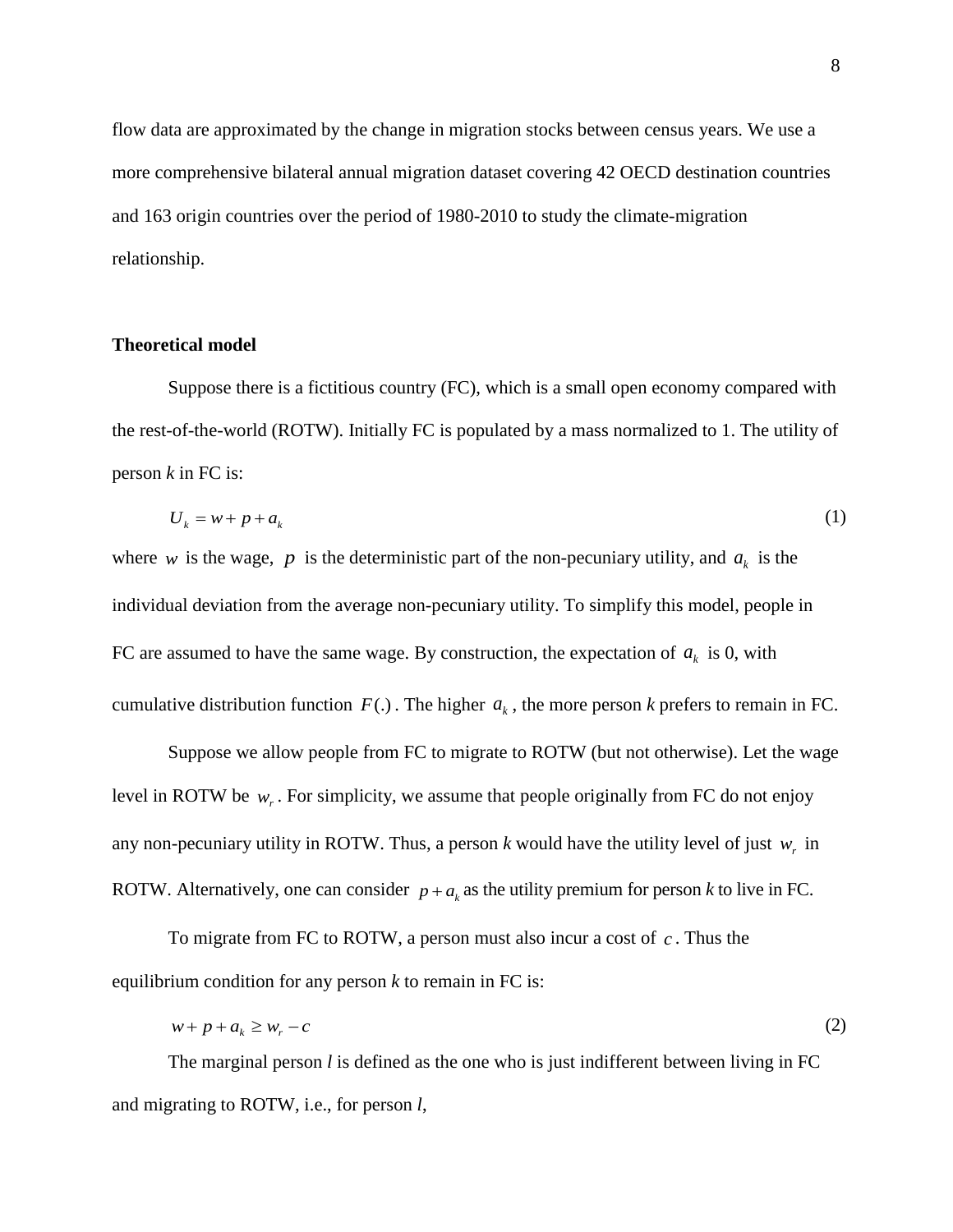$w + p + a_1 = w_r - c$  (3)

Thus, in the equilibrium, the total population in FC is  $N = 1 - F(a_i)$ , where  $a_i$  is implicitly defined as in Eq. (3).

Suppose in FC, the aggregate production function is  $Y = [\alpha A + (1 - \alpha)B]K^{\beta}N^{1-\beta}$ , where *K* is capital, *N* is total labor force, which equals the total population for simplicity, A is the productivity of agricultural sector, *B* is the productivity of non-agricultural sector, and we assume that  $B > A$ , i.e., non-agricultural sector is more productive.  $\alpha$  is the proportion of agricultural sector in the economy.  $\beta$  is the output elasticity of capital, and  $1-\beta$  is the output elasticity of labor. If the labor market is competitive, the real wage equals the marginal productivity of labor. Thus the equilibrium wage level in FC is determined by the first order condition:

$$
w = \frac{\partial Y}{\partial N} = (1 - \beta)[\alpha A + (1 - \alpha)B](\frac{K}{N})^{\beta}
$$
\n(4)

<span id="page-9-0"></span>Now, let's consider how climate change affects outmigration from FC. Let *C* stand for the adverse climate factors. Based on empirical findings of Dell et al. (2012), we assume climate affects the productivity of agricultural sector but not that of non-agricultural sector, i.e.,  $\frac{dX}{d\sigma}$  < 0 ∂ ∂ *C A*

and  $\frac{\partial D}{\partial \overline{\partial}} = 0$ ∂ ∂ *C*  $\frac{B}{\epsilon}$  = 0.<sup>[4](#page-4-0)</sup> We also allow the possibility that adverse climate condition would affect people's

expected amenities in FC, and  $\frac{dp}{2\pi} \leq 0$ ∂ ∂ *C*  $\frac{p}{q} \le 0$ . Rewrite Eq. (3), we have:

$$
(1 - \beta)[\alpha A(C) + (1 - \alpha)B](\frac{K}{N(C)})^{\beta} + p(C) + F^{-1}(1 - N(C)) = w_r - c
$$
\n(5)

<sup>&</sup>lt;sup>4</sup> We make the assumption that climate does not affect non-agricultural sectors for simplification. In reality, climate change may have effects on non-agricultural sectors (Feng et al., 2012).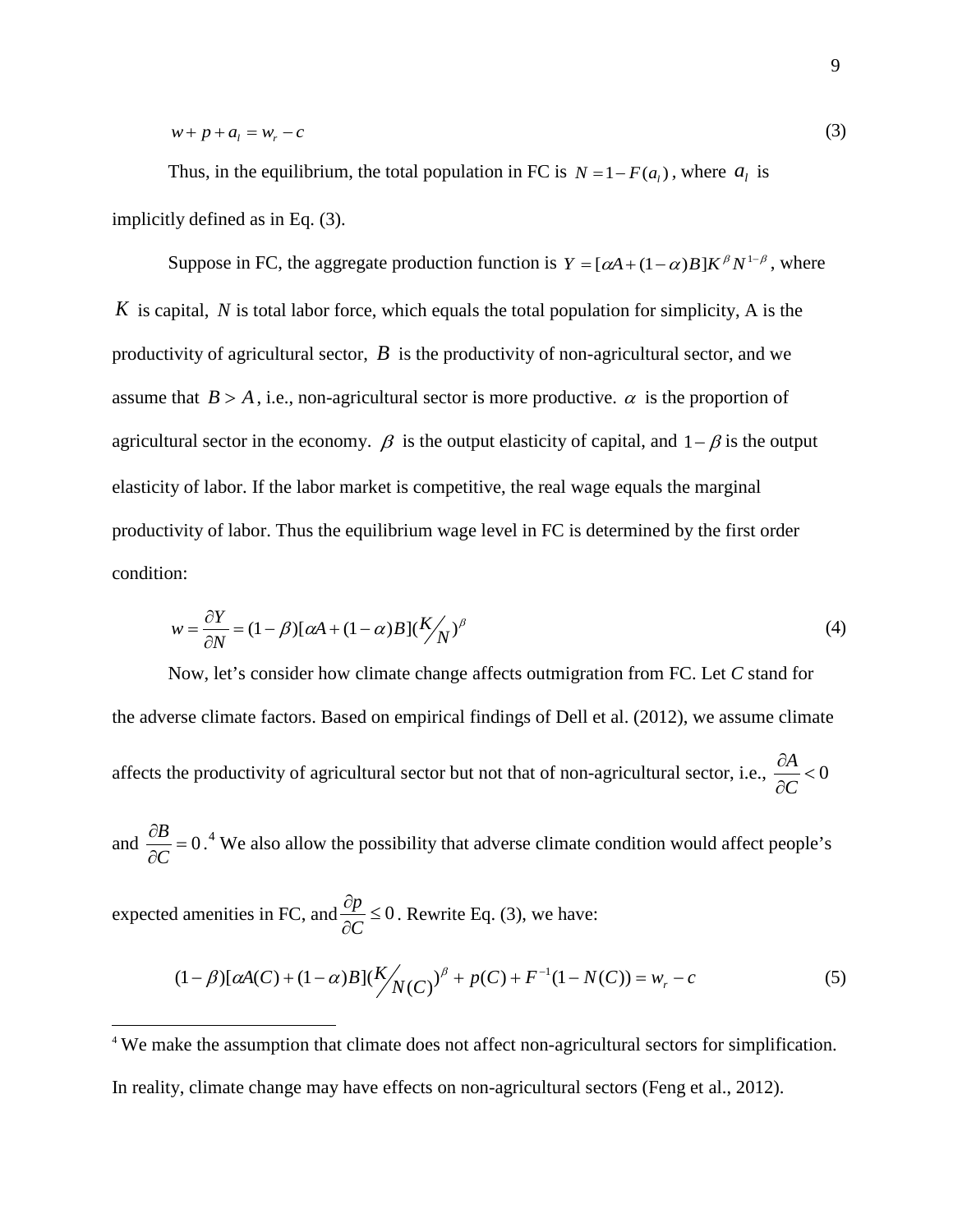Take derivatives with respect to  $C$  in both sides of Eq.  $(5)$ ,

$$
\frac{dN}{dC} = \frac{(1-\beta)\alpha \frac{\partial A}{\partial C} (K_{/N})^{\beta} + \frac{\partial p}{\partial C}}{(1-\beta)\beta[\alpha A + (1-\alpha)B] (K_{/N})^{\beta} (\frac{1}{N}) + F^{-1} (1-N(C))}
$$
(6)

According to Eq. (6), we have the following results:

(a)  $\frac{u_1}{10} < 0$ *dC*  $\frac{dN}{dS}$  < 0, i.e., adverse climate change would induce a decline in population, or outmigration

from the country. This is assuming that  $\alpha = 0$  (no agricultural sectors) and  $\frac{dp}{\gamma \alpha} = 0$ ∂ ∂ *C*  $\frac{p}{q}$  = 0 (climate has

no effects on amenities) do not hold simultaneously;

(b) For countries that are more agriculture-dependent, i.e., with larger  $\alpha$ , an adverse climate change would trigger more outmigration. This follows as A<B;

(c) If amenities are not adversely affected by climate, i.e.,  $\frac{op}{\sim} = 0$ ∂ ∂ *C*  $\frac{p}{q} = 0$ , then for non-agricultural

countries (with  $\alpha = 0$ ), changes in climate would not trigger any outmigration ( $\frac{d\alpha}{d\alpha} = 0$ ) *dC*  $\frac{dN}{dS} = 0$ ).

#### **Empirical Model**

To empirically test the main implications of the theoretical model, we estimate the following fixed-effects regression:

$$
\ln M_{ijt} = \beta_0 + \beta_1 T M P_{it} + \beta_2 P C P_{it} + \delta_1 T M P_{it}^* * A_i + \delta_2 P C P_{it}^* * A_i + \phi x_{it-1} + \phi z_{jt-1} + \theta_{ij} + d_i y e a r_t + d_j y e a r_t + \varepsilon_{ijt}
$$
\n(7)

where  $\ln M_{ijt}$  denotes the natural logarithm of migration rate, i.e., migration flow from origin country *i* to destination country *j* divided by the population of the origin country *i* at time *t. TMP<sub>it</sub>* represents the population-weighted annual average of monthly mean temperature in the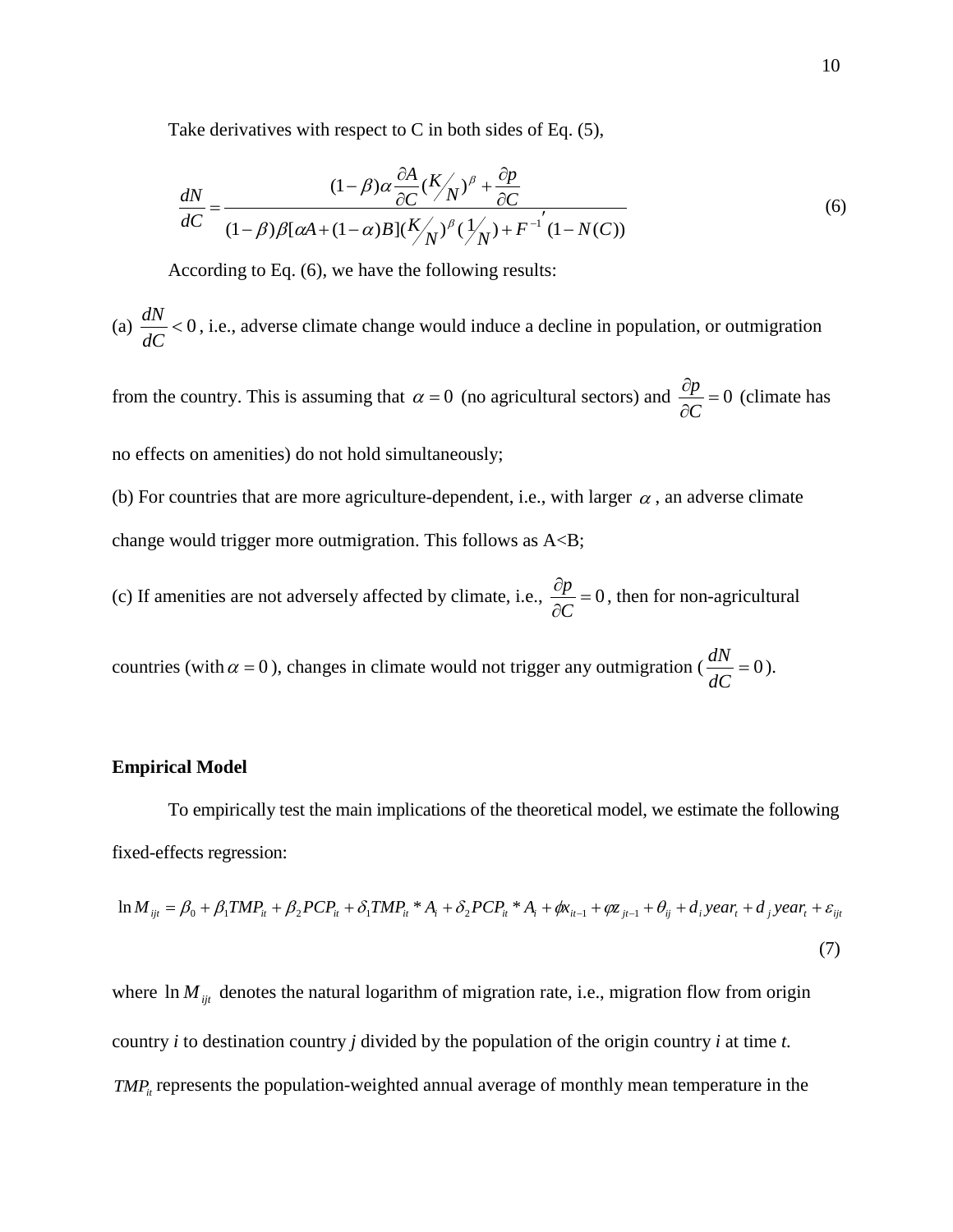origin country *i* in degree Celsius.<sup>[5](#page-9-0)</sup>  $PCP_i$  represents the population-weighted annual average of monthly total precipitation in the origin country  $i$  in millimeters.<sup>[6](#page-11-0)</sup>  $A_i$  is a dummy variable that equals 1 if the origin country *i* is defined as agriculture-dependent, 0 otherwise.  $x_{i-1}$  and  $z_{i-1}$  are other control variables specific to origin country *i* and destination country *j*, respectively, such as the natural logarithm of GDP per capita, which are commonly accepted as the main determinant of migration. The lagged value of GDP per capita is employed to address possible reverse causality that migration flow affects destination countries' income (Mayda, 2010).  $\theta_{ii}$  denotes country-pair fixed effects, which capture time-invariant unobserved characteristics between two specific countries, such as distance, historical and cultural ties, linguistic distance, and many more. Using country-pair fixed effects, we only explore the variations over time within each country pair.  $d_i$  *year*, and  $d_j$  *year*, denote origin and destination country-specific linear time trend, which control for factors evolving over time within specific countries, such as urbanization, employment possibilities, welfare schemes, migrant networks or immigration

<sup>&</sup>lt;sup>5</sup> We use annual average temperature and precipitation data, since we focus on international migration and Piguet et al. (2011) summarized that "rapid onset phenomena lead overwhelmingly to short-term internal displacements rather than long-term or long-distance migration". It should be noted that rapid onset extreme events may affect the annual average weather data. For instance, a heat wave increases the average temperature, and flooding increases the total precipitation of a particular year.

<span id="page-11-0"></span><sup>&</sup>lt;sup>6</sup> In studies of climate impact on agriculture, growing season weather variables are usually used. However, for cereal yields (including corn, rice, wheat, and many more) from all the countries, growing seasons are rather diverse, so annual weather variables are a better choice.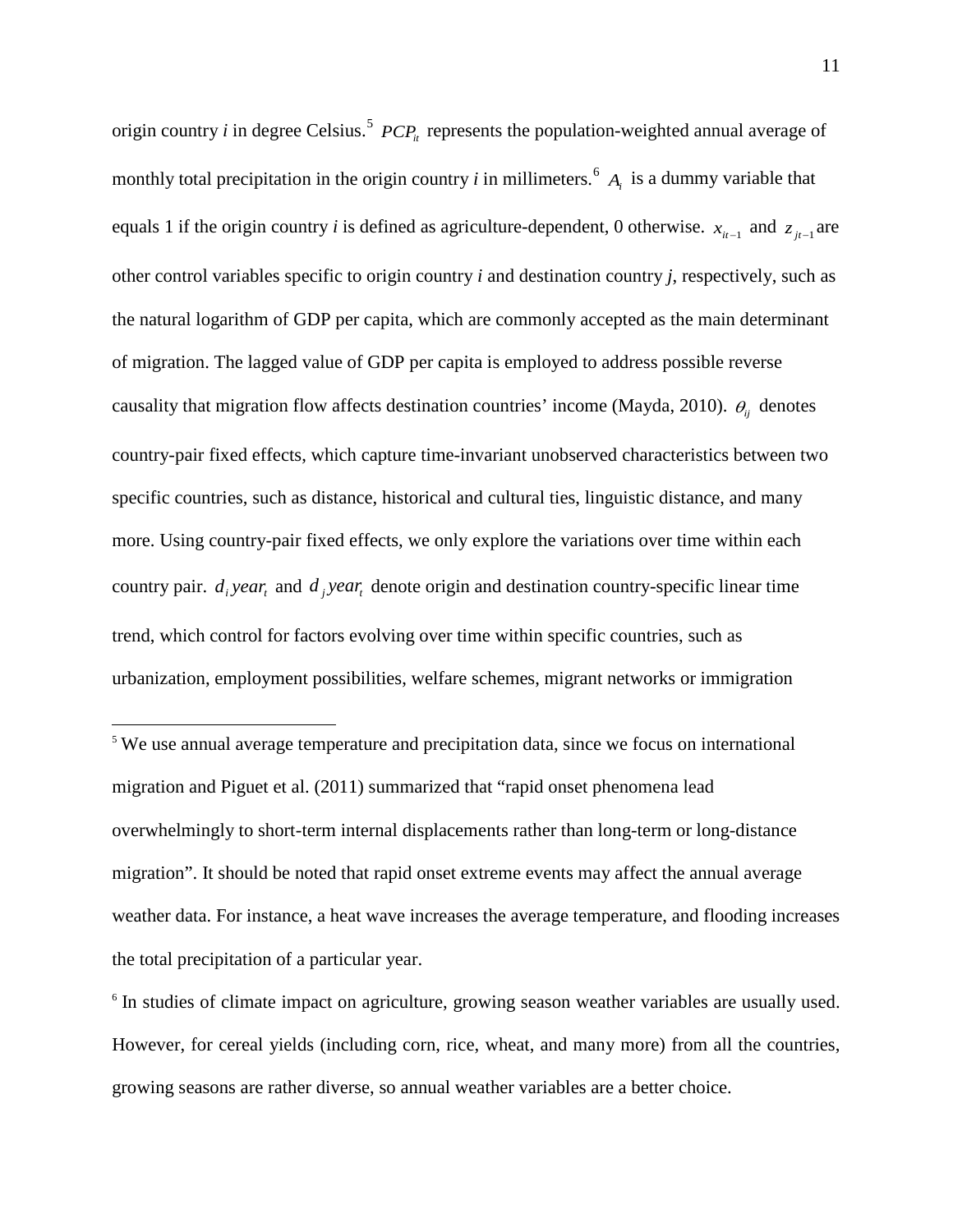policy schemes.  $\varepsilon_{ijt}$  denotes the error term. In our empirical work, we always report robust standard errors clustered at the country-pair level to allow for within-country-pair correlation of the error term.  $\beta_0$ ,  $\beta_1$ ,  $\beta_2$ ,  $\delta_3$ ,  $\phi$ , and  $\phi$  are parameters to be estimated. The key parameters of interest are  $\delta_1$  and  $\delta_2$ , which capture the differential weather effects in agriculture-dependent countries versus the other countries.

To provide more direct evidence on the role of agriculture as the intermediate linkage between weather and outmigration, we follow an empirical strategy similar to Feng et al. (2010) and estimate the elasticity of migration with respect to cereal yields. Our fixed-effects two-stage least-squares (FE-2SLS) regression model is as follows:

$$
\ln Y_{it} = \beta_0 + \beta_1 T M P_{it} + \beta_1 P C P_{it} + f_i + c_i \text{ year}_t + \varepsilon_{it}
$$
\n
$$
\tag{8}
$$

$$
\ln M_{it} = \gamma_0 + \gamma_1 \ln Y_{it} + h_i + d_i \text{ year}_t + \mu_{it}
$$
\n
$$
\tag{9}
$$

In the first stage as Eq. (8), the natural logarithm of cereal yields,  $\ln Y_{it}$ , is regressed on annual average of monthly mean temperature and monthly total precipitation. In the second stage as Eq. (9), the natural logarithm of outmigration rate is regressed on predicted cereal yields from the first stage.  $f_i$  and  $h_i$  are country fixed effects, and  $c_i$  *year*, and  $d_i$  *year*, are the origin country-specific linear time trends. Unlike the reduced-form model shown in Eq. (7), we aggregate outmigration to all destination countries for each origin country in FE-2SLS.

#### **Results**

#### *Data and summary statistics*

We use a unique dataset on bilateral international migration flows and stocks of foreigners in 42 OECD destination countries from 163 origin countries during the period of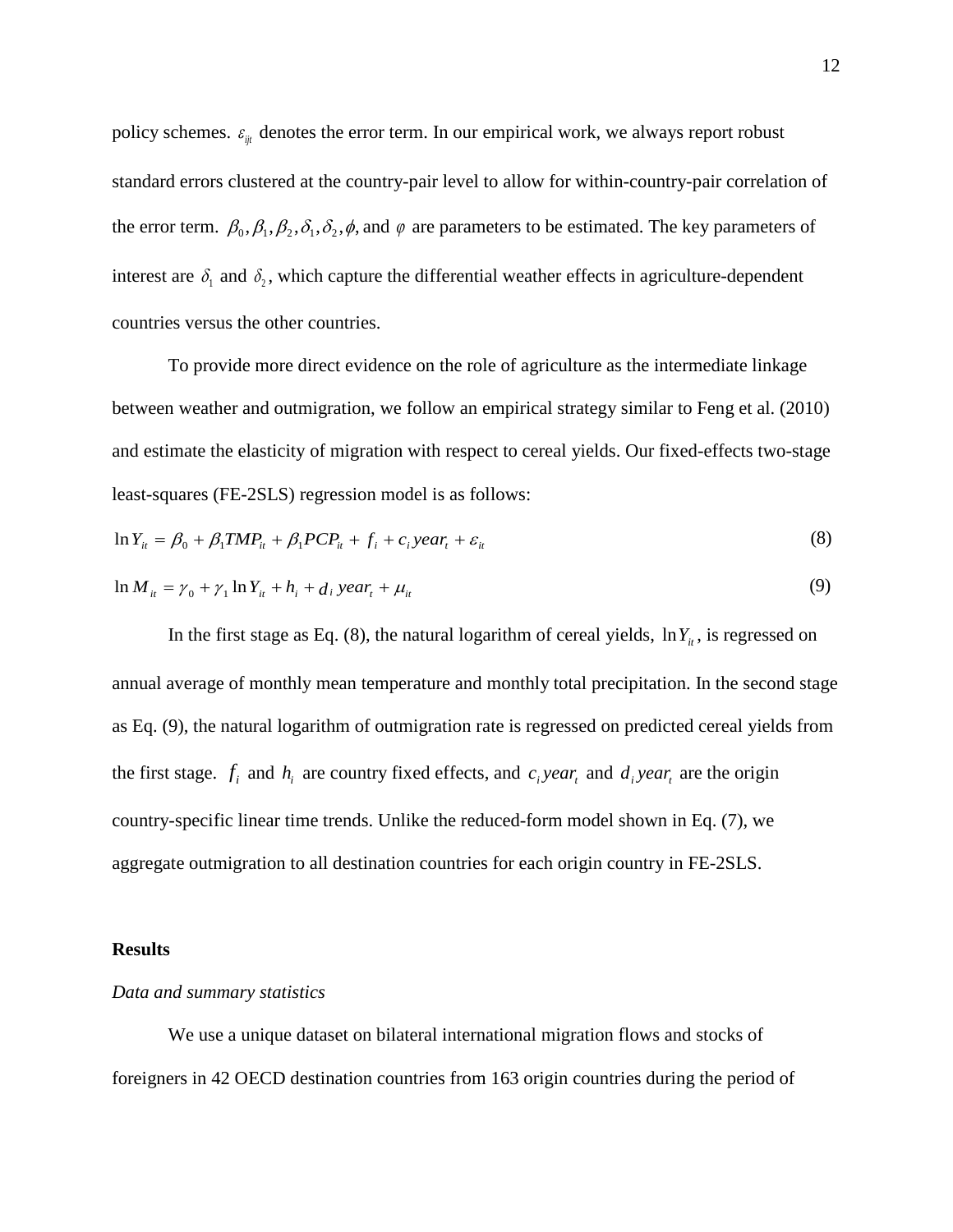1980-2010.<sup>[7](#page-11-0)</sup> It was collected by writing to selected national statistical offices of OECD countries to request detailed information on immigration flows and foreign population stocks in their respective country, sorted by origin country. Although our dataset presents substantial progress over similar datasets used in past research (Pedersen et al., 2008; Ortega and Peri, 2009; Mayda, 2010; Adsera and Pytlikova, 2012), it is not without limitations. First, the dataset is unbalanced, with missing migration flows and stocks for some countries in some years. However, missing observations become less of a problem for more recent years (Table A1). Second, as in the other existing datasets (Ortega and Peri, 2009), different countries use different definitions of an immigrant (Table A2). Nevertheless, these limitations are unlikely to be correlated with weather patterns and thus should not cause biases to our results. Besides, by using country-pair fixed effects, we only explore variations over time within each country pair, therefore different definitions of an immigrant should not be a concern here.

Cereal yields and the share of agriculture value added in GDP were collected from the World Bank (http://databank.worldbank.org). The purchasing power parity converted GDP Per Capita at 2005 constant prices was obtained from the Penn World Tables version 7.0 (Heston et al., 2011). Global gridded monthly mean temperature and total precipitation data from 1980 to 2010 were collected from NASA–Modern Era Retrospective Analysis for Research and Applications (Rienecker et al., 2011) with a resolution of 2/3 degrees in longitude and 1/2 degrees in latitude, and then aggregated to be country-level population-weighted, so that the

 <sup>7</sup> The original OECD migration dataset covers 22 OECD destination and 129 origin countries over the period of 1989-2000 (Pedersen et al., 2008). It has been extended to cover 30 OECD destinations, all origin countries and the period of 1980-2010 (Adsera and Pytlikova, 2012).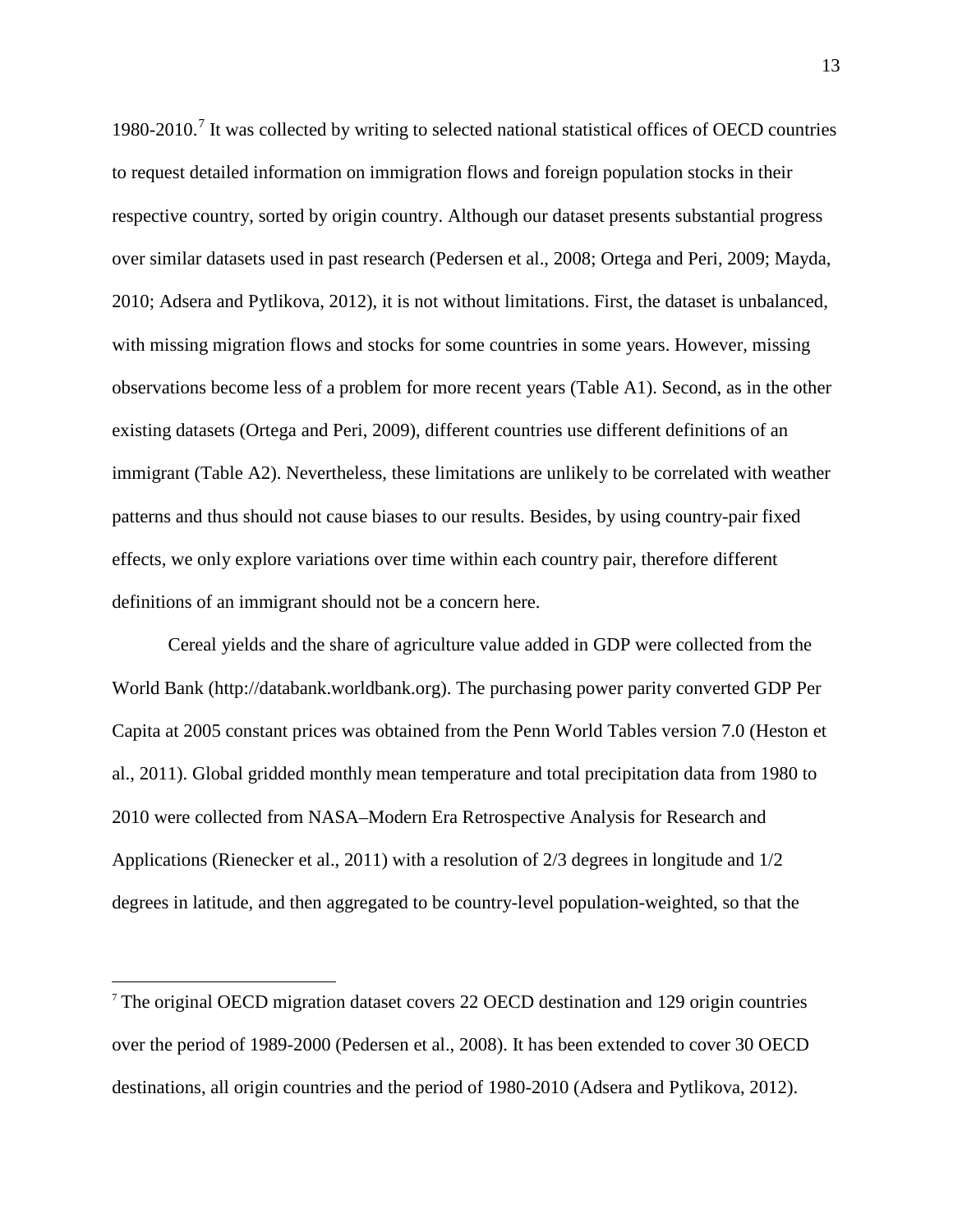weather conditions for populated regions within a country are given more weights. Data are available upon request.

Our bilateral migration data covers 163 origin countries, and 42 of them are also destination countries, with a total of 95,712 observations during the period of 1980-2010. On average, for an origin country, about 1,077 people migrate to another specific country during a specific year. During the period of 1980-2010, there were in total about 108 million people migrating to another country; among them, about 85 million (50 million) people migrated through the top 5% (1%) country pairs with large migration flows. Table 1 presents detailed information about our data. We observe that non-agricultural countries have higher outmigration rates. This may be due to the fact that most of agricultural countries are also poor, which usually have limited out-migration flows due to poverty constraints (Pedersen et al., 2008; Hatton and Williamson, 2002 and 2011). GDP per capita and cereal yields are lower for agricultural countries. Agricultural countries tend to have higher temperatures as they are more likely to be located in lower latitude regions than non-agricultural countries. Agricultural countries also tend to have higher precipitation.

#### *The Reduced-form Regression Results*

In Model 1 of Table 2, we regress the natural logarithm of migration rate (migration flow from one origin country to one destination country divided by the origin country population) on contemporaneous temperature and precipitation of origin countries. In Model 2 of Table 2, the interaction terms between weather and agricultural dependence are included to test if the weather effect is different between the top 25% agriculture-dependent countries and the remaining countries. In Model 3 of Table 2, our preferred specification as Eq. (7), we further include the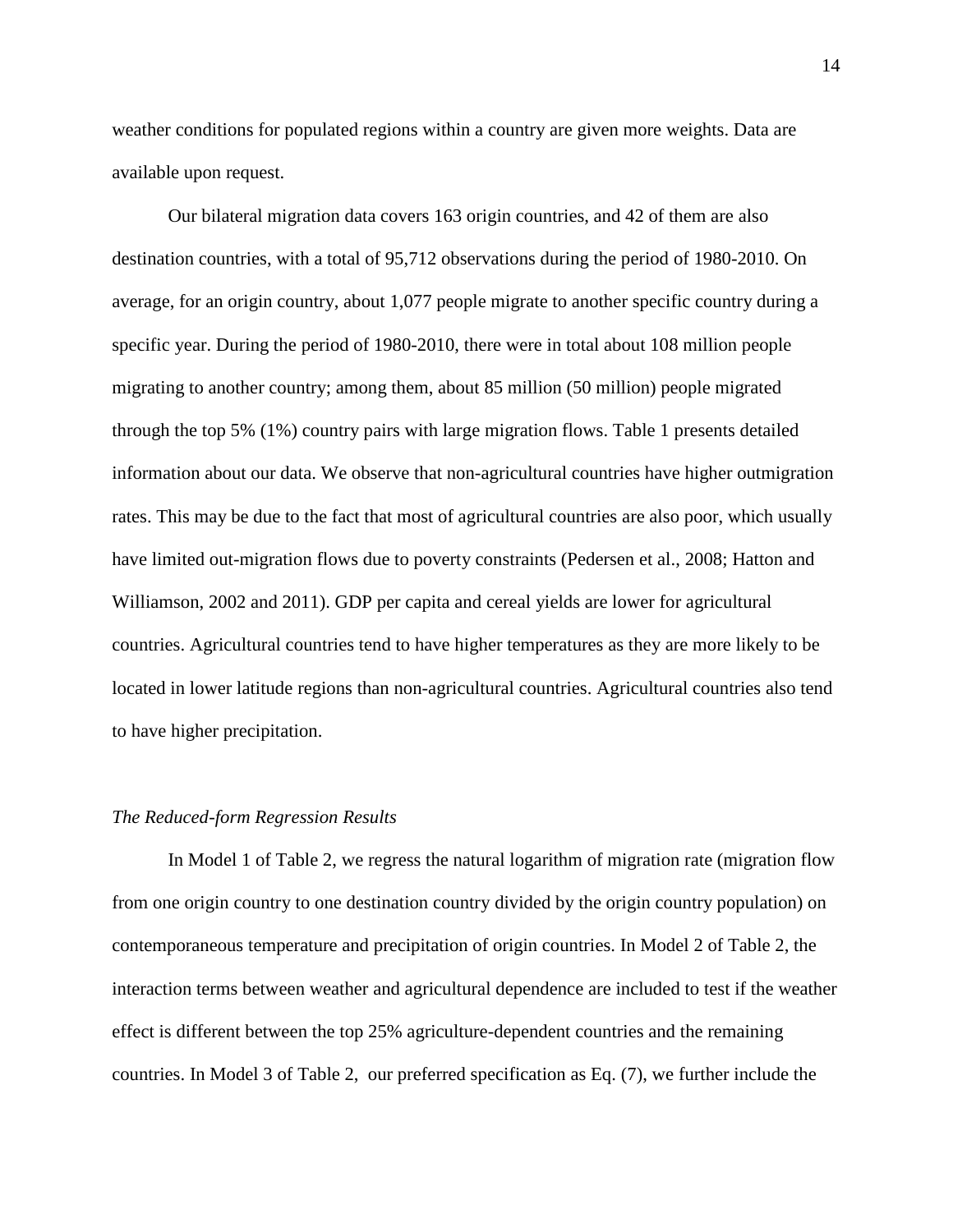natural logarithm of lagged GDP per capita for both origin and destination countries. All three models contain a set of country-pair fixed effects and the origin and destination country specific linear time trends. A positive and significant coefficient estimate for the interaction term suggests that the temperature effects are significantly different between agricultural and nonagricultural countries – and more likely to induce significant outmigration from agricultural countries. Specifically, based on Model 3 of Table 2, each 1°C increase in temperature implies a 5% increase in the outmigration from the top 25% agricultural countries (significant at the 1% level), as compared to only 0.4% increase (statistically insignificant) in outmigration from the remaining countries. This is in line with Marchiori et al. (2012) who also found that weather in agricultural countries induces outmigration. As shown in Models 2 and 3 of Table 2, our results hold whether we control for GDP per capita or not.

In Table 3, we present a number of robustness checks for the coefficient of the interaction term between temperature and agricultural dependence. Our main results are qualitatively the same whether we use different control variables (Panels A-F), different regression techniques (Panel G), different dependent and independent variables (Panels H and I), or slightly different samples (Panels J-L). When conducting robustness checks, we also allow different thresholds for the definition of agricultural countries – the top one-third  $(33\%)$ , top one-fourth  $(25\%)$ , and top one-fifth (20%) countries with higher share of agriculture value added in GDP, as shown in different columns in Table 3. In general, the differential temperature effects for agricultural countries become larger in magnitude and more statistically significant when a higher threshold is set to identify agricultural countries. The results are thus consistent with the idea that more agriculture-dependent countries are more likely to experience outmigration when temperature rises, as shown in the theoretical model.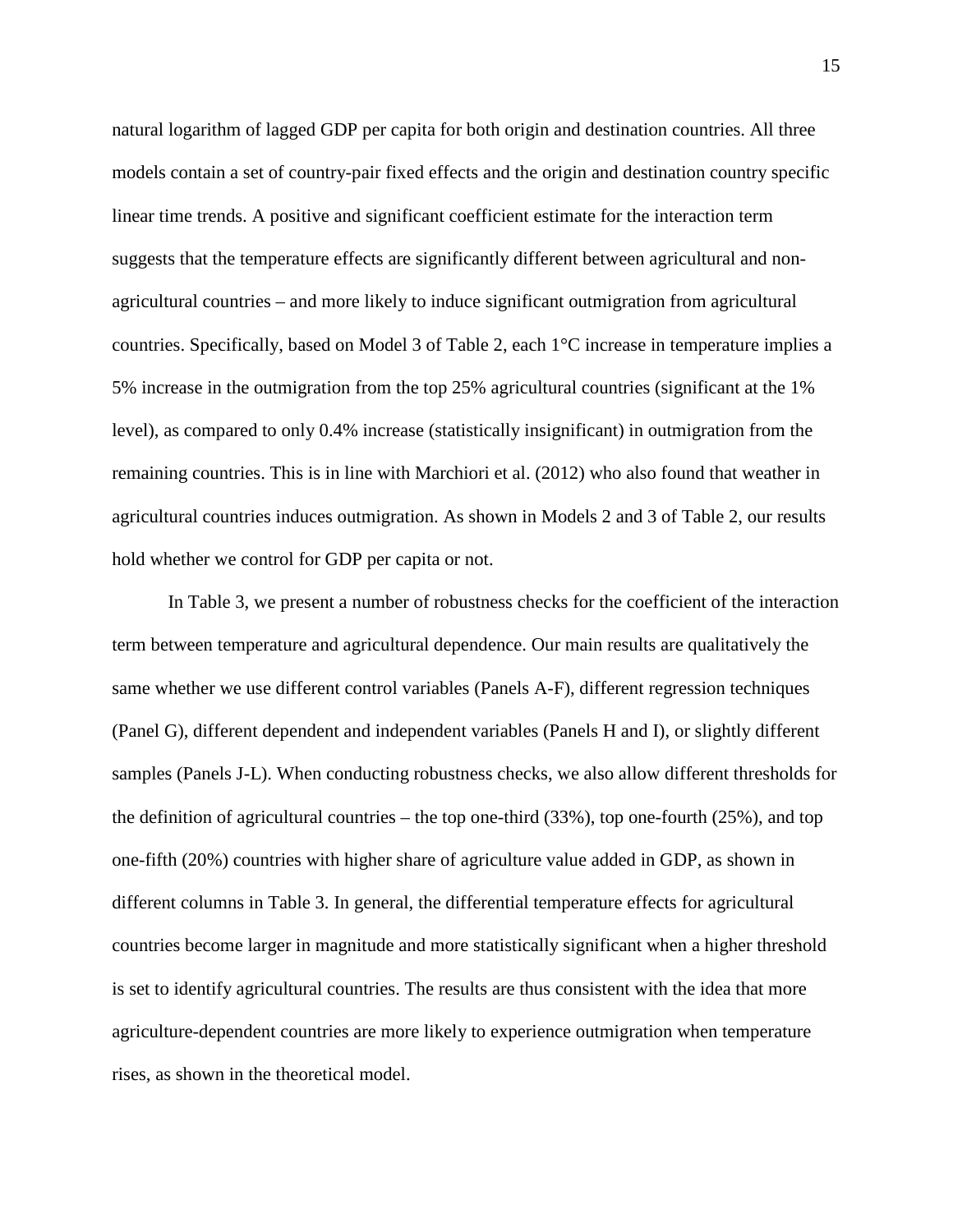The contemporaneous temperature effects become slightly weaker but still significant when the lagged terms up to five years are also included in the model (Panels A and B). This implies that temperature may have some lagged effects on outmigration as it may take time to stimulate some of international migration flow. Migration flows may be largely determined by the existing co-ethnic networks, i.e. networks of family members, friends and people of the same origin that have already lived in a host country (Munshi, 2003; Pedersen et al., 2008). In Panel C, we use migration stock (foreign population from country *i* residing in country *j*) as a proxy for migrant networks and find that our results still hold. We also use the lagged dependent variable – the natural logarithm of lagged migration rate as one of the independent variables (Panel D), since the migration rate may be serially correlated. Again, we obtained a similar estimate as our baseline specification. This specification in Panel D could be viewed as an alternative way to control for migrant networks as Panel C.

In Panel E, the temperature effects are still positive and significant when we include an origin country-specific quadratic time trend, which controls for some nonlinear determinants of migration trending over time for each origin country. We used the country-pair fixed effects in the baseline specification, while two separate country fixed effects – one for origin and the other for destination countries – were chosen as baseline specifications in some other studies (Ortega and Peri, 2009; Mayda, 2010). In Panel F, we control for the separate country fixed effects and other variables such as distance between the most populated cities, common language, colonial tie, and common border which were not included in the model with country-pair fixed effects since they were absorbed by country-pair fixed effects (Ortega and Peri, 2009). With this alternative fixed effects specification, the temperature effects are still positive and significant for all definitions of agriculture-dependent countries.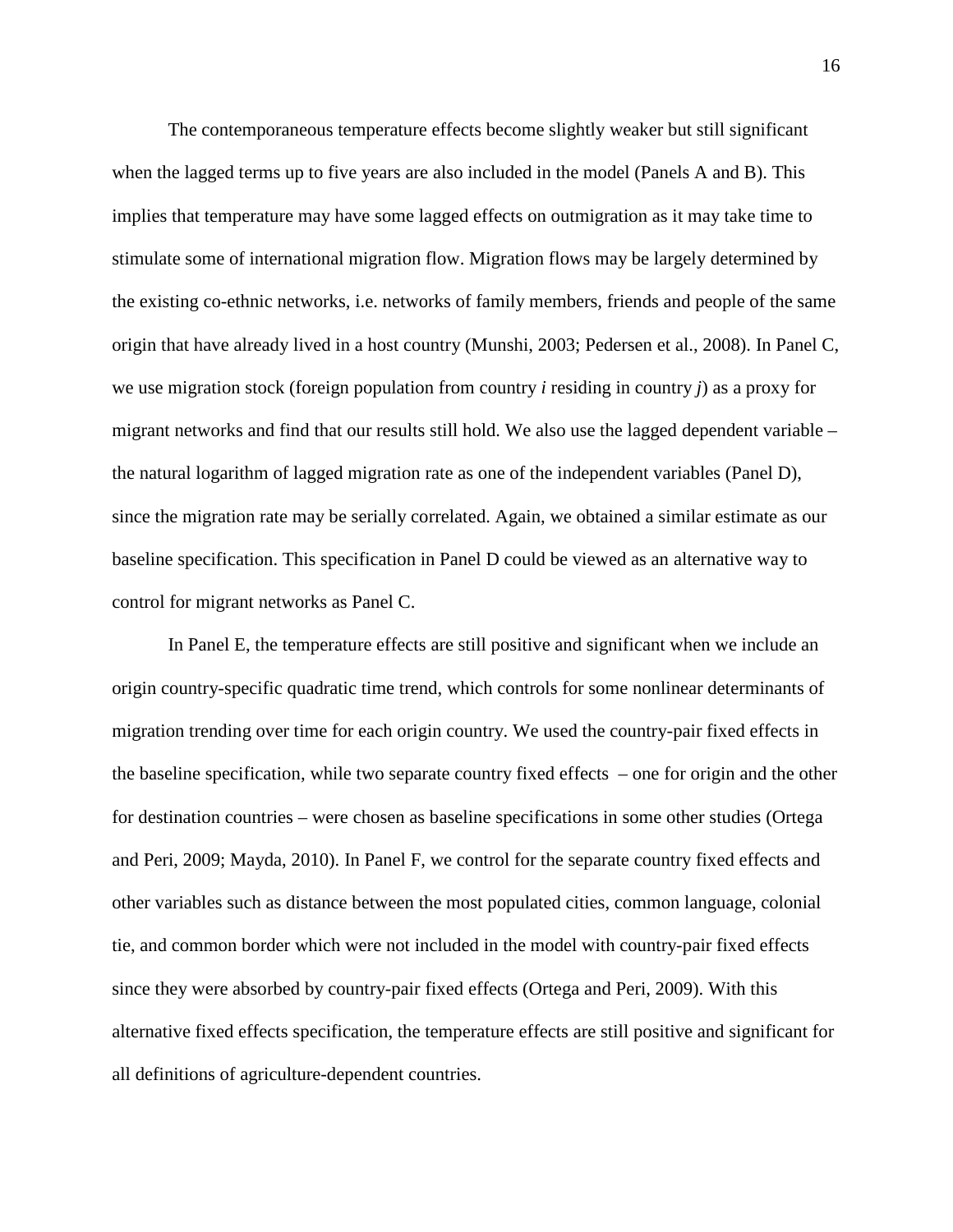In panel G, we run a weighted least squares regression using the natural logarithm of origin country's total population as weights, which does not change our baseline results. We further use the natural logarithm of migration flow (Panel H), instead of the natural logarithm of migration rate, as dependent variable. The results are very similar to the baseline specification. Instead of estimating the contemporaneous temperature effects, we estimate the effects of the lagged temperature in Panel I, and find the lagged response of migration flow to temperature variability, which is consistent with our expectation based on Panels A and B.

We also study if the results are driven by specific countries or country pairs. During the past three decades, 85 million (50 million) out of 108 million migrants are in the top 5% (1%) migration routes (from one country to another) by the size of migration flow. Now we remove the data from the top 5% (1%) migration routes in Panel J (Panel K) and find that the temperature effects are still positive and statistically significant across all three definitions of agriculture dependence. In addition, about 11% of all the country pairs do not have any migration flows. In Panel L, we drop those zero migration flows from the sample. The coefficient estimates for the interaction term remain positive and statistically significant.

Both temperature and precipitation variables are included in the baseline specification, due to their frequent use in the literature. We do not interpret the precipitation coefficients here, since statistical methods appear more reliable for temperature variables (Lobell and Burke, 2010); this may be explained by the fact that precipitation has higher spatial variability and thus is less well captured than temperature by the relatively coarse climate data (Burke et al., 2009), e.g., country-level in our study. However, it is still necessary to control for precipitation in our model since it is a possible confounding factor, which may be correlated with both temperature (independent variable) and migration (dependent variable).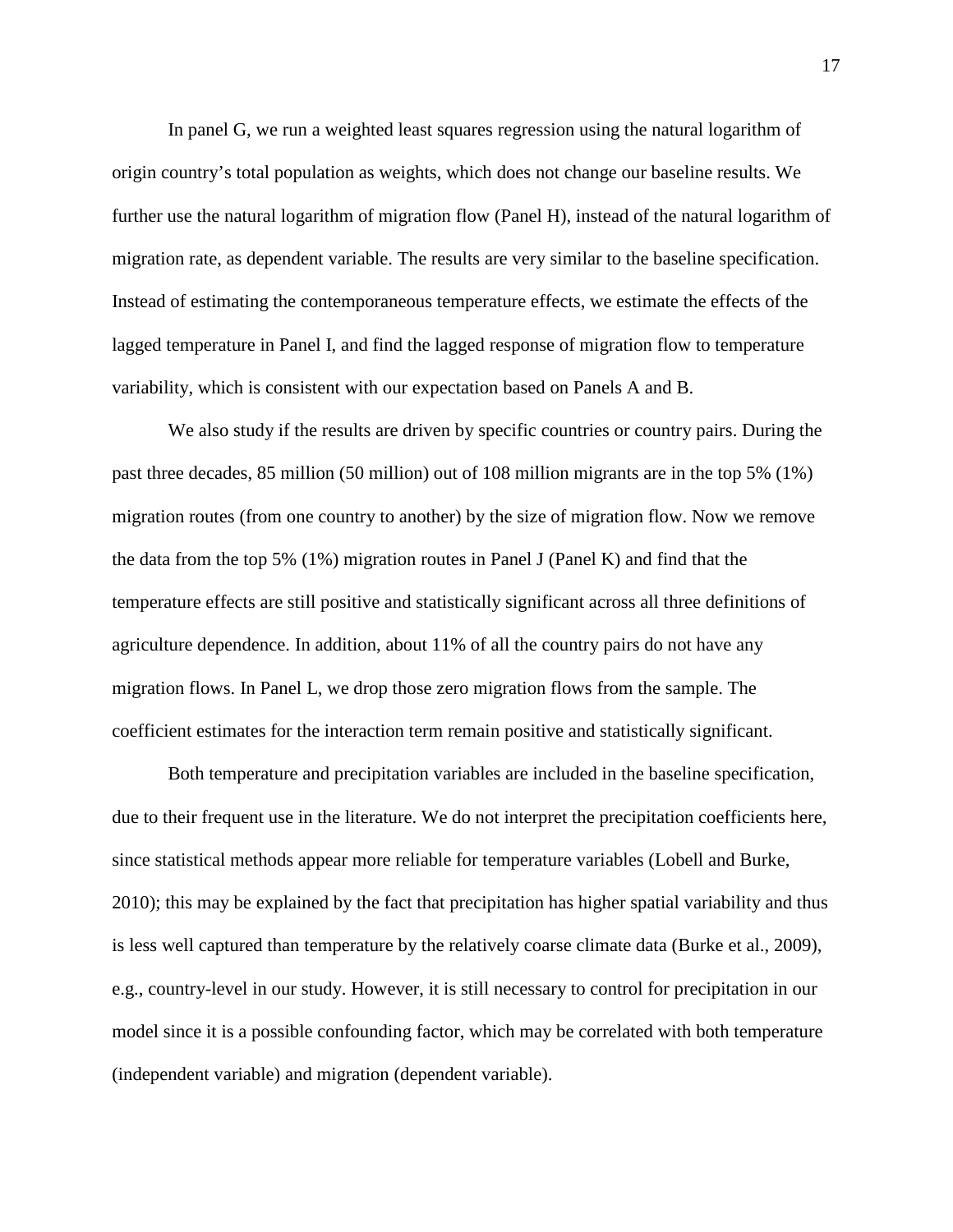We further study the role of different destination countries in climate-induced migration. In Table 4, we split our dataset into four parts determined by the popularity of destination countries (based on migration stock) for each origin country. In other words, each of these four sub-datasets includes all 163 origin countries, but only a quarter of destination countries. We find that our main results – positive temperature effects on outmigration from agricultural countries – are only detected in the migration routes to their top 25% migration destination countries (Table 4, column 4). The results imply that temperature tends to intensify migration mostly in the already established migration routes, while it has insignificant effect on migration to the countries which are previously not major destinations. This finding is in line with previous hypotheses that climate change will affect existing migration routes (McLeman and Hunter, 2010; World Bank, 2010).

#### *Two-stage least squares regression results*

The finding of a positive and statistically significant relationship between temperature and outmigration only for agricultural countries is quite revealing, but does not yet provide a definite answer on whether agriculture plays an important intermediate role, as many agricultural countries are also very poor. To rule out a poor-country effect, one needs to provide more direct evidence on the role of agriculture.

In this subsection, we estimate the relationship between cereal yields (an indicator of agricultural productivity) and international outmigration. To deal with the biases caused by omitted variables, we use temperature and precipitation to instrument for cereal yields and use FE-2SLS to estimate the Eq. (8) and (9). To the extent that weather factors are exogenous, the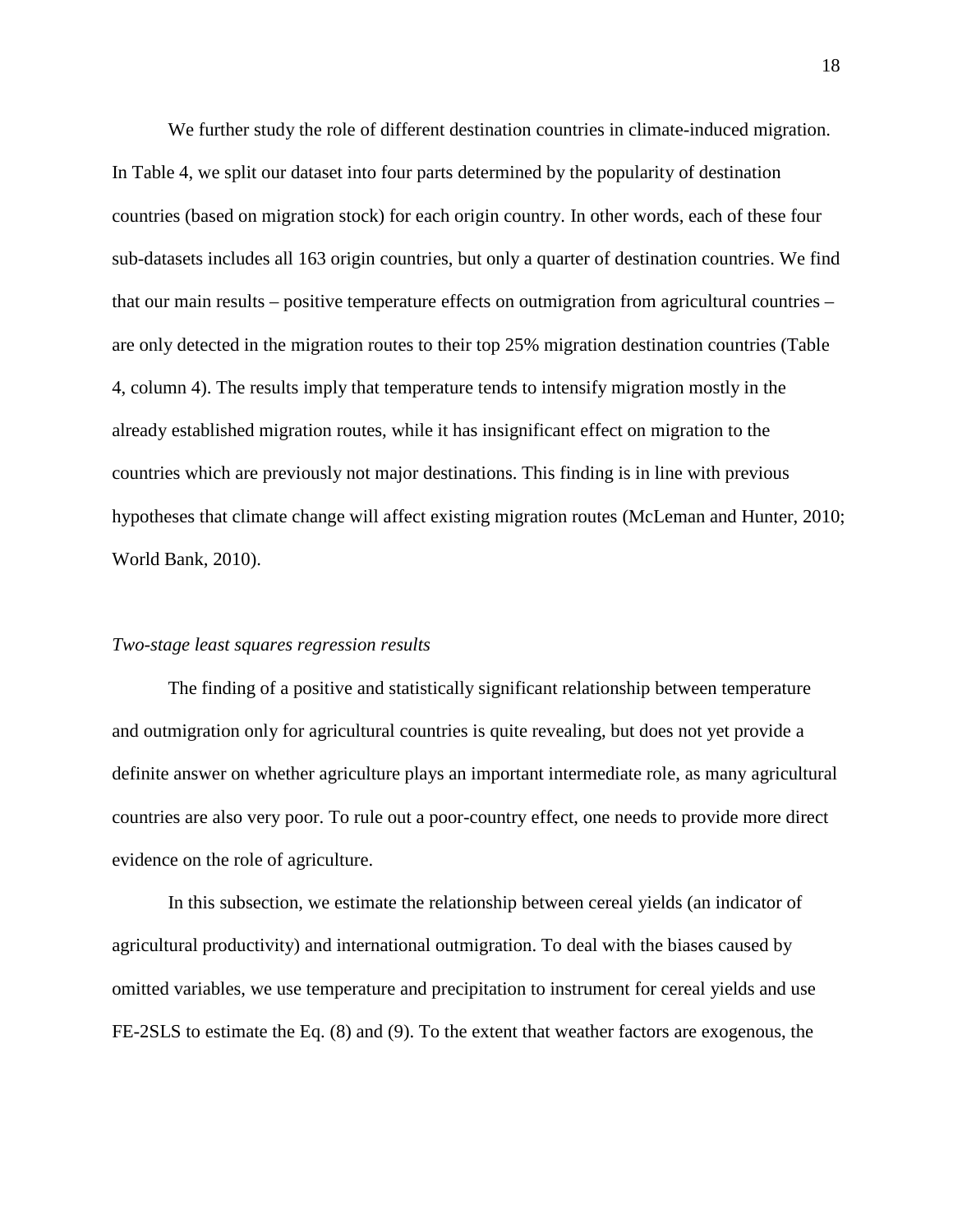FE-2SLS is consistent; see Feng et al. (2010) and Feng and Oppenheimer (2012) for more discussion of this point.

Tables 5 contains the second stage results of the instrumental variables approach for four country groups categorized based on the agricultural dependence. Cereal yields are found to be negatively associated with outmigration only in the top 25% agricultural countries (Table 5, column 4), suggesting that cereal yields appear to be an important factor for migration from such countries, consistent with earlier studies (Feng et al., 2010; Feng and Oppenheimer, 2012). In particular, the estimated elasticity of outmigration rate with respect to cereal yields in the top 25% agricultural countries is about -2.4. To put the number in perspective, for a country with 0.1% outmigration rate, a 10% reduction in cereal yields would raise the outmigration rate by around 24%, or to 0.124%. Table 5 shows that the FE-2SLS estimates are substantially different from the OLS estimates and more negative, which implies that the unobserved omitted variables jointly determining cereal yields and migration would bias the OLS estimates towards zero.

A concern for the instrumental variables approach is the weak instrument. In Table A3, although F-statistics of the instruments in the first stage are all significant at the 5% level, all of them are less than 10, a value usually used as a rule of thumb to detect weak instruments (Staiger and Stock, 1997). However, this rule of thumb is only for regular standard errors while we report robust standard errors clustered at the country level in this study. On the other hand, the slightly low F-statistics reported here might be due to imprecise measurements of weather and yields. Country-level data are relatively coarse for both weather and cereal yields; thus the correlation between them is expected to be less significant than is the case when finer subnational data are used. The slightly low F-statistics could also be due to the possible nonlinear relationship between temperature and yields (Schlenker and Roberts, 2009). Furthermore, cereal includes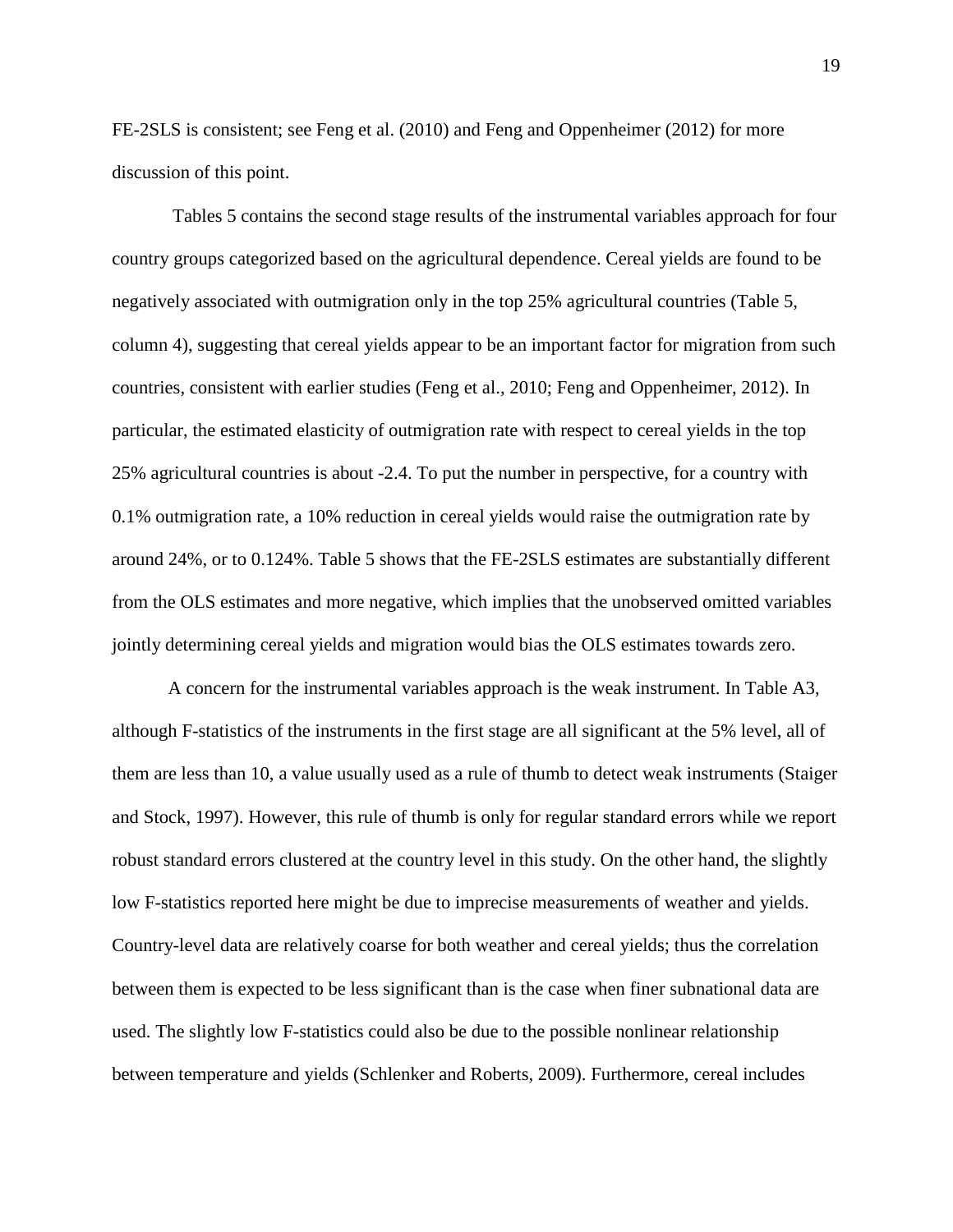multiple crops such as corn, rice, wheat, and many more, which have different growing seasons, and also different sensitivities to weather variations. Additional noise is thus introduced when pooling them together, as we do in this paper.

Another concern is whether or not our exclusion restriction is valid. If weather affects migration through channels other than cereal yields, the FE-2SLS estimates would be biased. For instance, if people have a direct preference to live in less hot areas, our FE-2SLS estimates would be biased upward in absolute value. If this is the case, we would expect a negative and significant coefficient even for non-agricultural countries, i.e., non-agricultural countries serve as a control group in our empirical methodology. However, this is not the case. As shown in Table 5, for less agriculture-dependent countries (columns 1-3), we cannot reject the null of zero coefficients. This is also consistent with our findings reported in Table 2, which shows no reduced-form relationship between temperature and outmigration for non-agricultural countries.

In Table 6, we conduct several robustness checks for the coefficient of cereal yields in the second stage of instrumental variables approach. In this table, we only report the coefficient for agricultural countries as we reported in column (4) in Table 5. In addition to the FE-2SLS results, we also perform the fixed-effects limited-information maximum-likelihood (FE-LIML) estimations. The results are quite robust to various model specifications. First, to alleviate concerns regarding weak instruments, we use either only temperature or only precipitation as the instrument, as it is well known in the econometrics literature that the use of fewer instruments reduces the possible weak instrument bias (Angrist and Pischke, 2009). The results are shown in Panels A and B in Table 6. When temperature is used as the only instrument, the estimate is quite similar to the baseline specification. When precipitation is used as the only instrument, the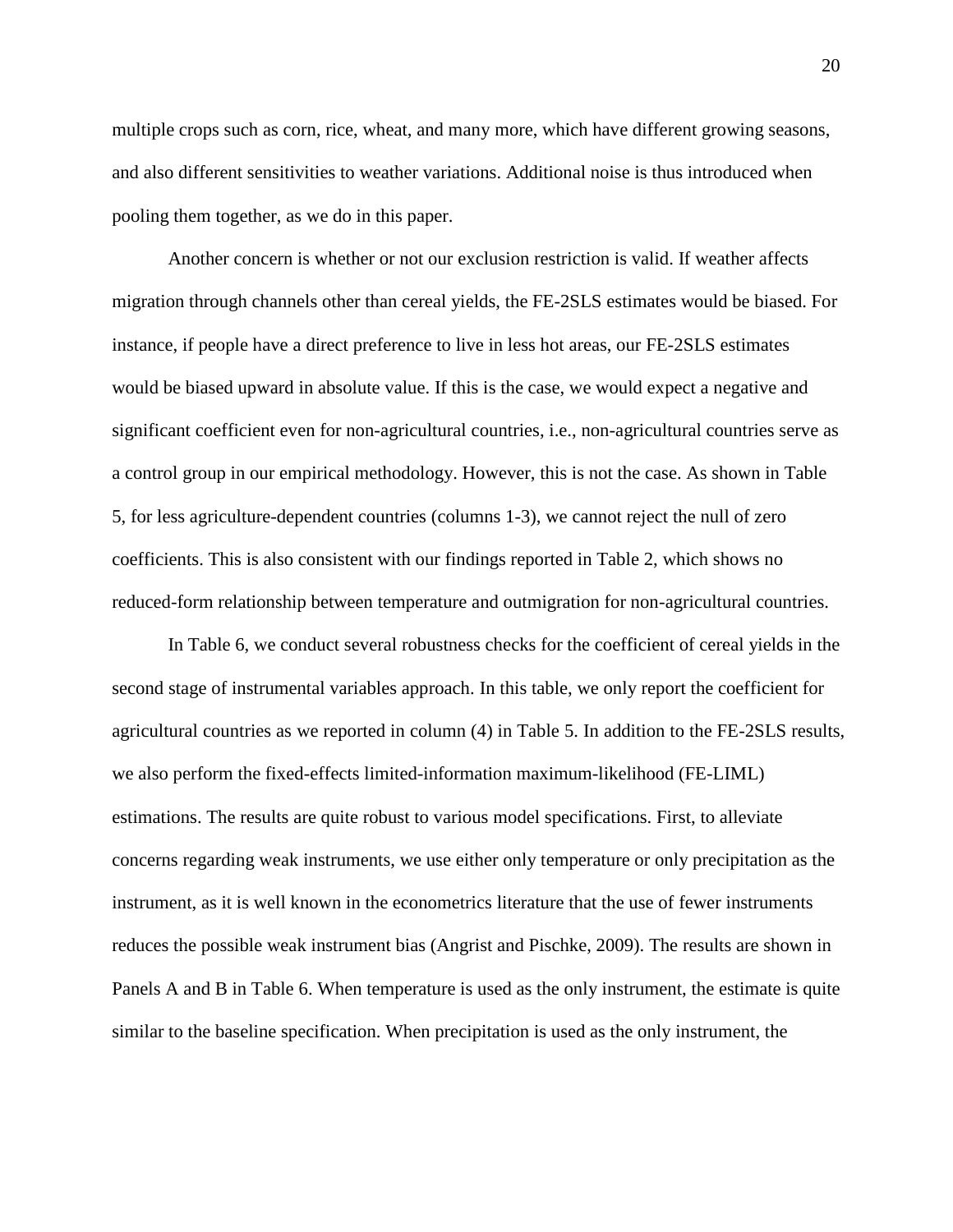coefficient is slightly smaller (still significant at the 10% level), as the average precipitation data at the country level may not be reliable.

In Panel C, we use the lagged (one-year) weather variables and cereal yields in the regression. In Panel D, we include GDP per capita as an additional control variable, as income is frequently used as a main explanatory variable in studies of international migration. In Panel E, we try an alternative definition of migration, using the natural logarithm of migration flows rather than the natural logarithm of migration rate as the dependent variable. In all these cases, the coefficient estimates remain negative and statistically significant.

Lastly, instead of using only the top 25% agricultural countries as in the baseline specification, we use the top 33% and top 20% agricultural countries in Panels F and G in Table 6, respectively. The estimated coefficients are very close to the baseline results, suggesting that the threshold for agricultural dependence that we use is not the key.

### **Conclusions**

In this study, we have employed an empirical approach to quantify the effects of weather variations on global bilateral international migration flows. The results show that temperature has positive and statistically significant effect on outmigration, but only from agriculturedependent countries. Therefore, among the intermediate links between weather and international migration, agriculture appears to be an important factor. Our results are robust to alternative model specifications.

While our results suggest that significant climate-induced international outmigration only happens in agriculture-dependent countries, the consequences may be substantial – we further find that climate-induced migration specifically enlarges the flow in already established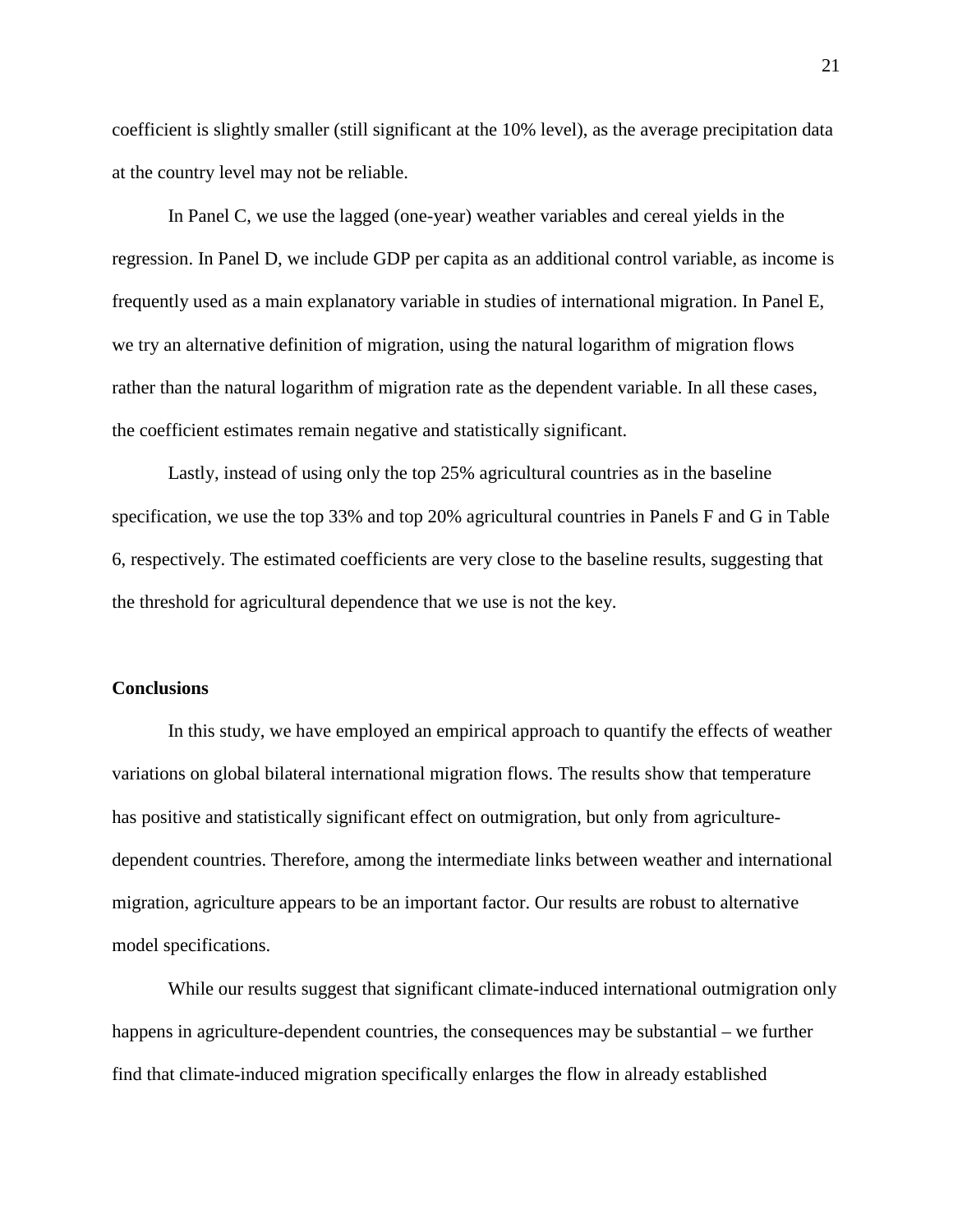migration routes, potentially presenting challenges to major migrant-receiving countries, mostly industrialized. Studies such as this one could provide a basis for advanced consideration of policies to address the consequences (both positive and negative) of potential increases in migration due to climate change. Our results provide some guidance to those developing policies to anticipate and manage these flows by focusing attention on agricultural countries and especially people in those countries whose livelihoods depend on agriculture. Agricultural adaptation, which builds resilience and enhances farmers' earnings capacities, may reduce incentives to migrate. Diversifying livelihoods for those who now depend on agriculture, such as by encouraging off-farm work, urbanization or structural upgrading, also has the potential to reduce migration.

Most previous studies are region-specific, thus generating mixed results when taken together and less likely to identify a universal underlying mechanism for the climate-induced international migration. Based on a comprehensive international migration dataset, this study provides robust empirical evidence that agriculture is an important factor influencing climateinduced international migration for the past three decades. Future research should further test our results as additional migration and climate/weather data becomes available. While we perform the analysis using the reduced-form model and instrumental variables approach, alternative methods and tools should also be used to study these relationships where appropriate.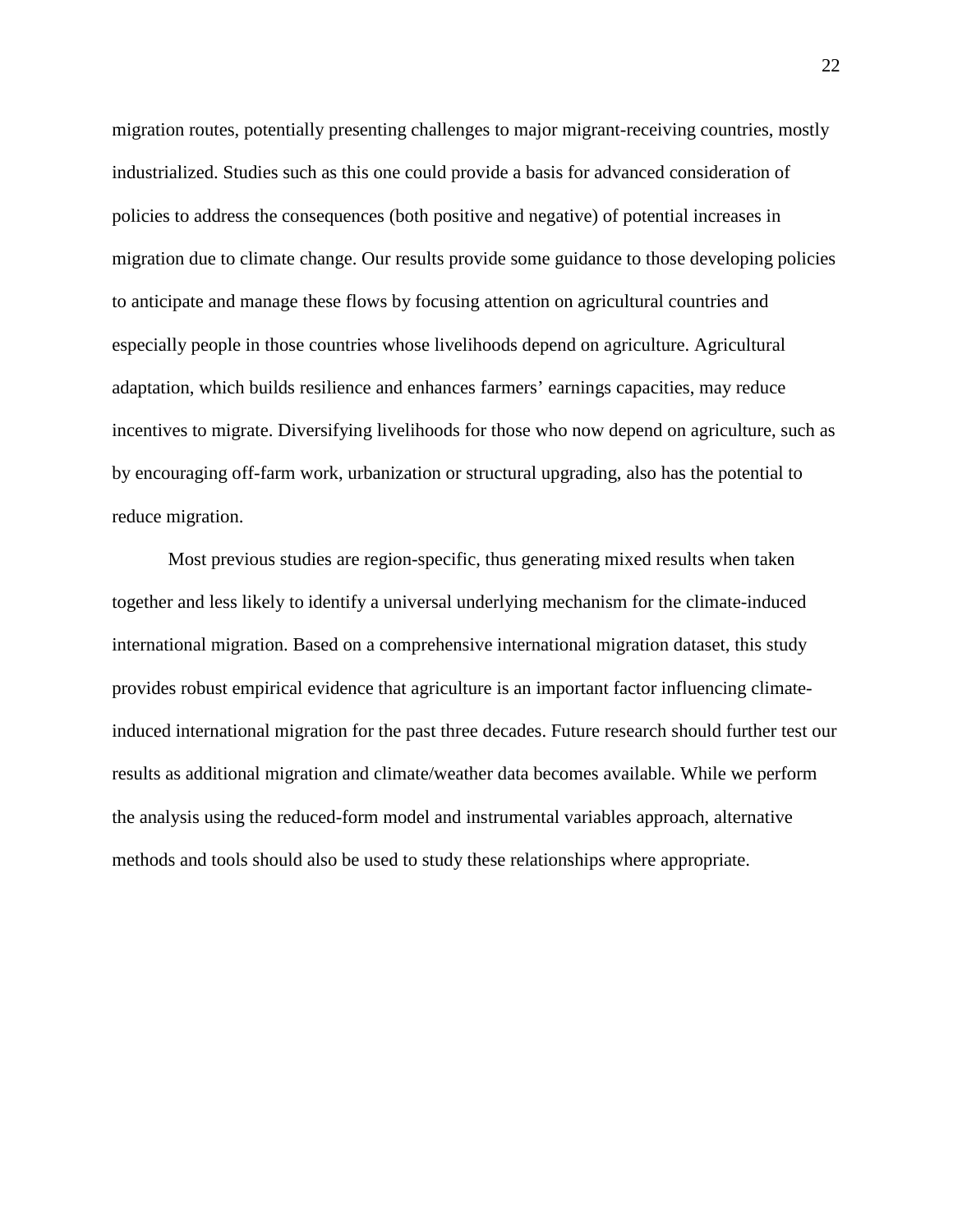#### **References**

- Adsera, A., Pytlikova, M., 2012. [The role of language in shaping international migration.](http://ftp.iza.org/dp6333.pdf) IZA [Discussion Paper No. 6333.](http://ftp.iza.org/dp6333.pdf)
- Angrist, J.D., Pischke, J.-S., 2009. Mostly Harmless Econometrics: An Empiricist's Companion. Princeton University Press, Princeton, NJ.
- Barrios, S., Bertinelli, L., Strobl, E., 2006. Climatic change and rural–urban migration: the case of Sub-Saharan Africa. Journal of Urban Economics 60 (3), 357–371.
- Beine, M., Parsons, C., 2012. Climatic factors as determinants of International Migration. CES-IFO Working paper No. 3747.
- Black, R., Kniveton, D., Schmidt-Verkerk, K., 2011. Migration and climate change: Towards an integrated assessment of sensitivity. Environment and Planning A 43 (2), 431–450.
- Borjas, G.J., 1989. Economic theory and international migration. *Internetional Migration Review* 23 (3), 457–485.
- Borjas, G.J., 1999. The economic analysis of immigration. In: Ashenfelter, O., Card, D. (Eds.), Handbook of Labor Economics, Elsevier, Amsterdam, pp. 1697–1760.
- Burke, M.B., Miguel, E., Satyanath, S., Dykema, J.A., Lobell, D.B., 2009. Warming increases the risk of civil war in Africa. Proceedings of the National Academy of Sciences 106 (49), 20670–20674.
- Clark, X., Hatton, T.J., Williamson, J.G., 2007. Explaining US immigration, 1971–1998. Review of Economics and Statistics 89 (2), 359–373.
- Feng, S., Krueger, A.B., Oppenheimer, M., 2010. Linkages among climate change, crop yields and Mexico-US cross-border migration. Proceedings of the National Academy of Sciences 107 (32), 14257–14262.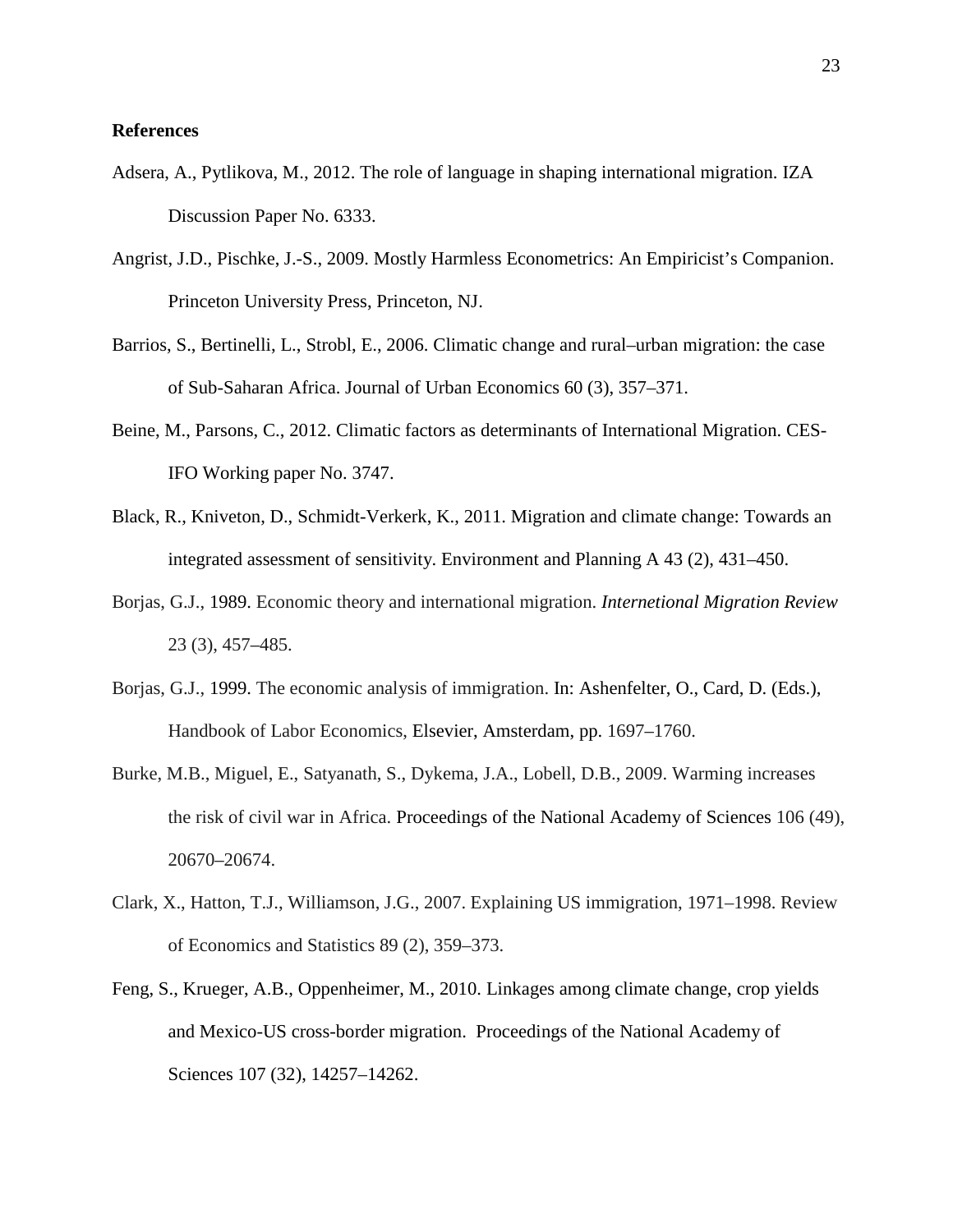- Feng, S., Oppenheimer, M., 2012. Applying statistical models to the climate–migration relationship. Proceedings of the National Academy of Sciences 109 (43), E2915.
- Feng, S., Oppenheimer, M., Schlenker, W., 2012. Climate change, crop Yields and internal migration in the United States. NBER Working Paper No. 17734.
- Foresight, 2011. Migration and global environmental change: Future challenges and opportunities. Final project report. The Government Office for Science, London.
- Gray, C.L., Mueller, V., 2012. Natural disasters and population mobility in Bangladesh. Proceedings of the National Academy of Sciences 109 (16), 6000–6005.
- Hanson, G.H., McIntosh, C., 2010. The great Mexican emigration. The Review of Economics and Statistics 92 (4), 798–810.
- Hatton, T.J., Williamson, J.G., 2002. What fundamentals drive world migration? NBER Working Paper No. 9159.
- Hatton, T.J., Williamson, J.G., 2011. Are third world emigration forces abating? World Development 39 (1), 20–32.
- Heston, A., Summers, R., Aten, B., 2011. Penn World Table Version 7.0. Center for International Comparisons of Production, Income and Prices. University of Pennsylvania.
- Hugo, G., 1996. Environmental concerns and international migration. International Migration Review, Special Issue: Ethics, Migration, and Global Stewardship 30 (1), 105–131.
- IPCC, 2007. Climate Change 2007: Synthesis Report. In: By the Core Writing Team, Pachauri, R.K., Reisinger, A. (Eds.), Contribution of Working Groups I, II and III to the Fourth Assessment. Intergovernmental Panel on Climate Change, Geneva, Switzerland.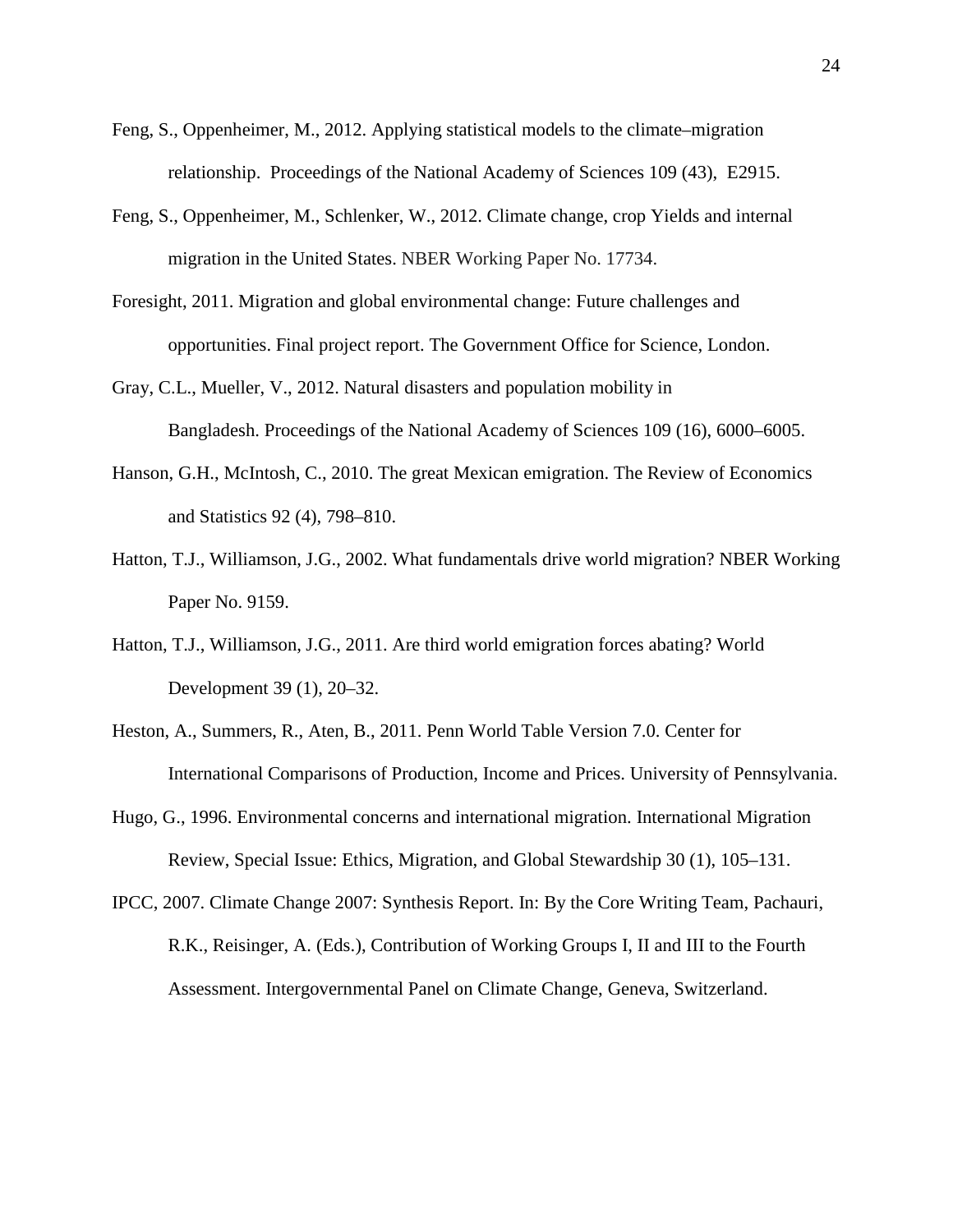- Lobell, D.B., Burke, M.B.,Tebaldi, C.,Mastrandrea, M.D., Falcon,W.P., Naylor, R.L., 2008. Prioritizing climate change adaptation needs for food security in 2030. Science 319 (5863), 607–610.
- Lobell, D.B., Burke, M.B., 2010. On the use of statistical models to predict crop yield responses to climate change. Agricultural and Forest Meteorology 150 (11), 1443–1452.
- Lobell, D.B., Schlenker, W., Costa-Roberts, J., 2011. Climate trends and global crop production since 1980. Science 333 (6042), 616–620.
- Marchiori, L., Maystadt, J.F., Schumacher, I., 2012. The impact of weather anomalies on migration in Sub-Saharan Africa. Journal of Environmental Economics and Management 63 (3), 355–374.
- Massey, D.S., Arango, J., Hugo, G., Kouaouci, A., Pellegrino, A., Taylor, J.E., 1993. Theories of international migration: A review and appraisal. Population and Development Review 19 (3), 431–466.
- Massey, D.S., Espinosa, K.E., 1997. What's driving Mexico U.S. migration? A theoretical, empirical, and policy analysis. American Journal of Sociology 102 (4), 939–999.
- Mayda, A.M., 2010. International migration: A panel data analysis of the determinants of bilateral flows. Journal of Population Economics 23 (4), 1249–1274.
- McLeman, R.A., Hunter, L.M., 2010. Migration in the context of vulnerability and adaptation to climate change: insights from analogues. Wiley Interdisciplinary Reviews: Climate Change 1 (3), 450–461.
- Mortreux, C., Barnett, J., 2009. Climate change, migration and adaptation in Funafuti, Tuvalu. Global Environmental Change 19 (1), 105–112.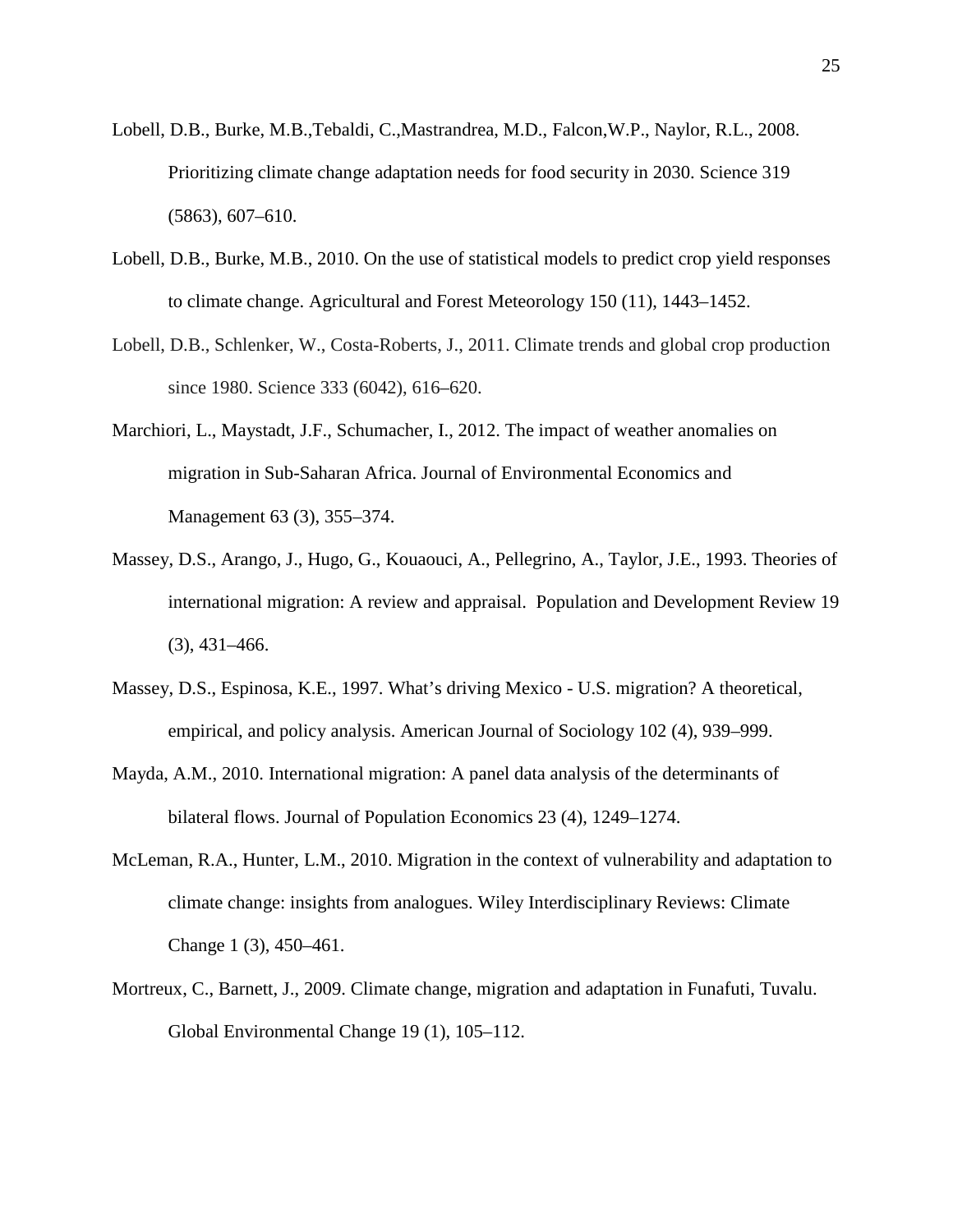- Mueller, V., Gray, C., Kosec, K., 2014. Heat stress increases long-term human migration in rural Pakistan. Nature Climate Change [\(http://dx.doi.org/10.1038/nclimate2103\)](http://dx.doi.org/10.1038/nclimate2103).
- Munshi, K., 2003. Networks in the modern economy: Mexican migrants in the US labor market. Quarterly Journal of Economics 118 (2), 549–599.
- Myers, N., 2002. Environmental refugees: A growing phenomenon of the  $21<sup>st</sup>$ Century. Philosophical Transactions of the Royal Society of London, Series B: Biological Sciences 357 (1420), 609–613.
- Naudé, W., 2010. The determinants of migration from Sub-Saharan African countries. Journal of African Economies 19 (3), 330–356.
- Ortega, F., Peri, G., 2009. The causes and effects of international migrations: Evidence from OECD Countries 1980-2005. NBER Working Paper No. 14833.
- Pedersen, P.J., Pytlikova, M., Smith, N., 2008. Selection and network effects Migration flows into OECD countries, 1990-2000. European Economic Review 52 (7), 1160–1186.
- Piguet, E., Pécoud, A., De Guchteneire, P., 2011. Migration and climate change: An overview. Refugee Survey Quarterly 30 (3), 1–23.
- Reuveny, R., Moore, W.H., 2009. Does environmental degradation influence migration? Emigration to developed countries in the late 1980s and 1990s. Social Science Quarterly 90 (3), 461–479.
- Rienecker, M.M., Suarez, M.J., Gelaro, Todling, R., Bacmeister, J., Liu, E., Bosilovich, M.G., Schubert, S.D., Takacs, L., Kim, G.-K., 2011. MERRA: NASA's Modern-Era Retrospective Analysis for Research and Applications. Journal of Climate 24 (14), 3624– 3648.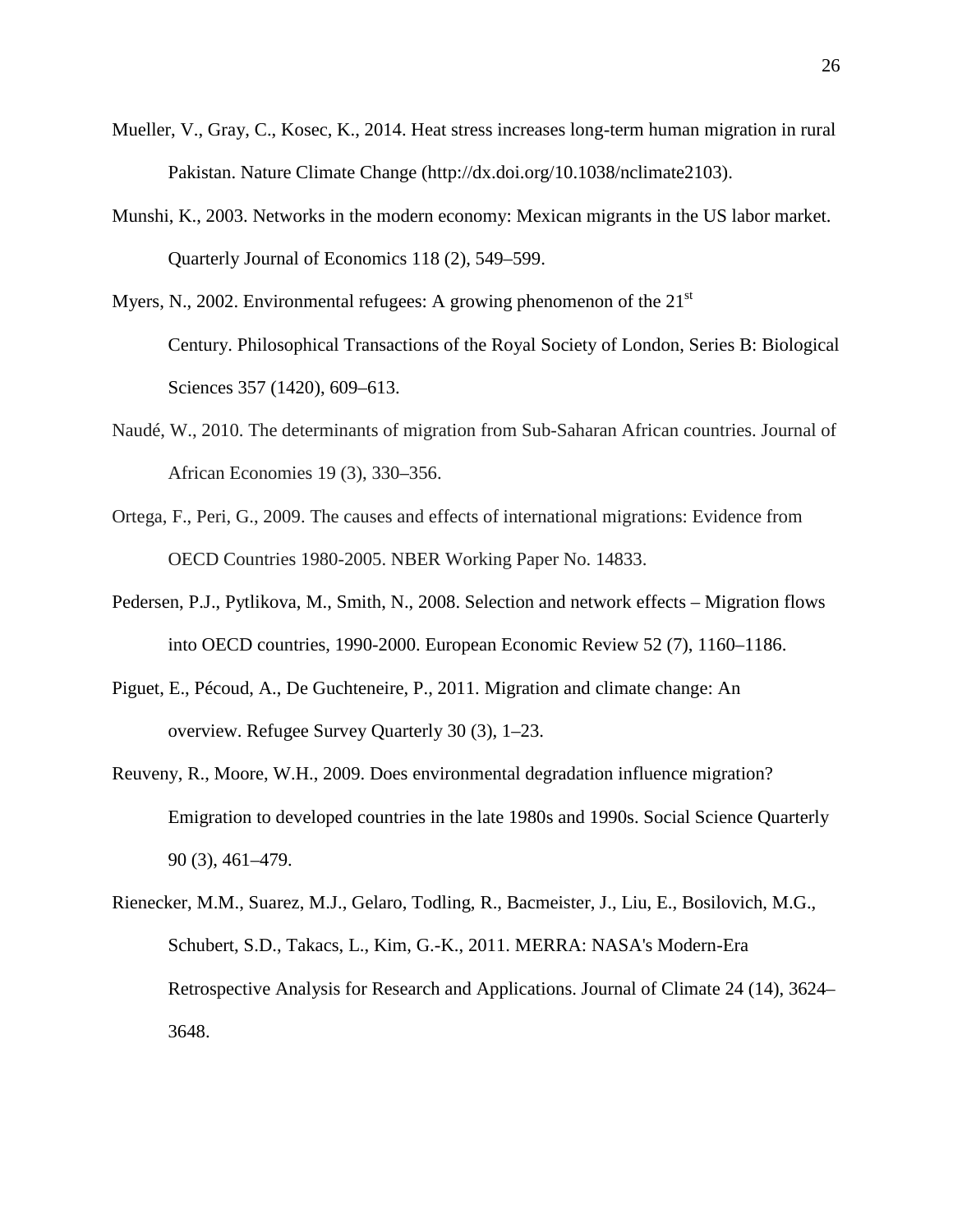- Roy, A.D., 1951. Some thoughts on the distribution of earnings. Oxford Economic Papers 3 (2), 135–146.
- Schlenker, W., Roberts, M.J., 2009. Nonlinear temperature effects indicate severe damages to US crop yields under climate change. Proceedings of the National Academy of Sciences 106 (37), 15594–15598.
- Staiger, D., Stock, J.H., 1997. Instrumental variables regression with weak instruments. Econometrica 65 (3), 557–586.
- Stern, N., 2007. The Economics of Climate Change: The Stern Review. Cambridge University Press, Cambridge.
- Vogler, M., Rotte, R., 2000. The effects of development on migration: Theoretical issues and new empirical evidence. Journal of Population Economics 13 (3), 485–508.
- Warner, K., Erhart, C., de Sherbinin, A., Adamo, S.B., Onn, T.C., 2009. In search of shelter: Mapping the effects of climate change on human migration and displacement. A policy paper prepared for the 2009 Climate Negotiations. Bonn, Germany: United Nations University, CARE, and CIESIN-Columbia University and in close collaboration with the European Commission "Environmental Change and Forced Migration Scenarios Project", the UNHCR, and the World Bank.
- World Bank, 2010. World Development Report 2010: Development and Climate Change, World Bank, Washington, DC.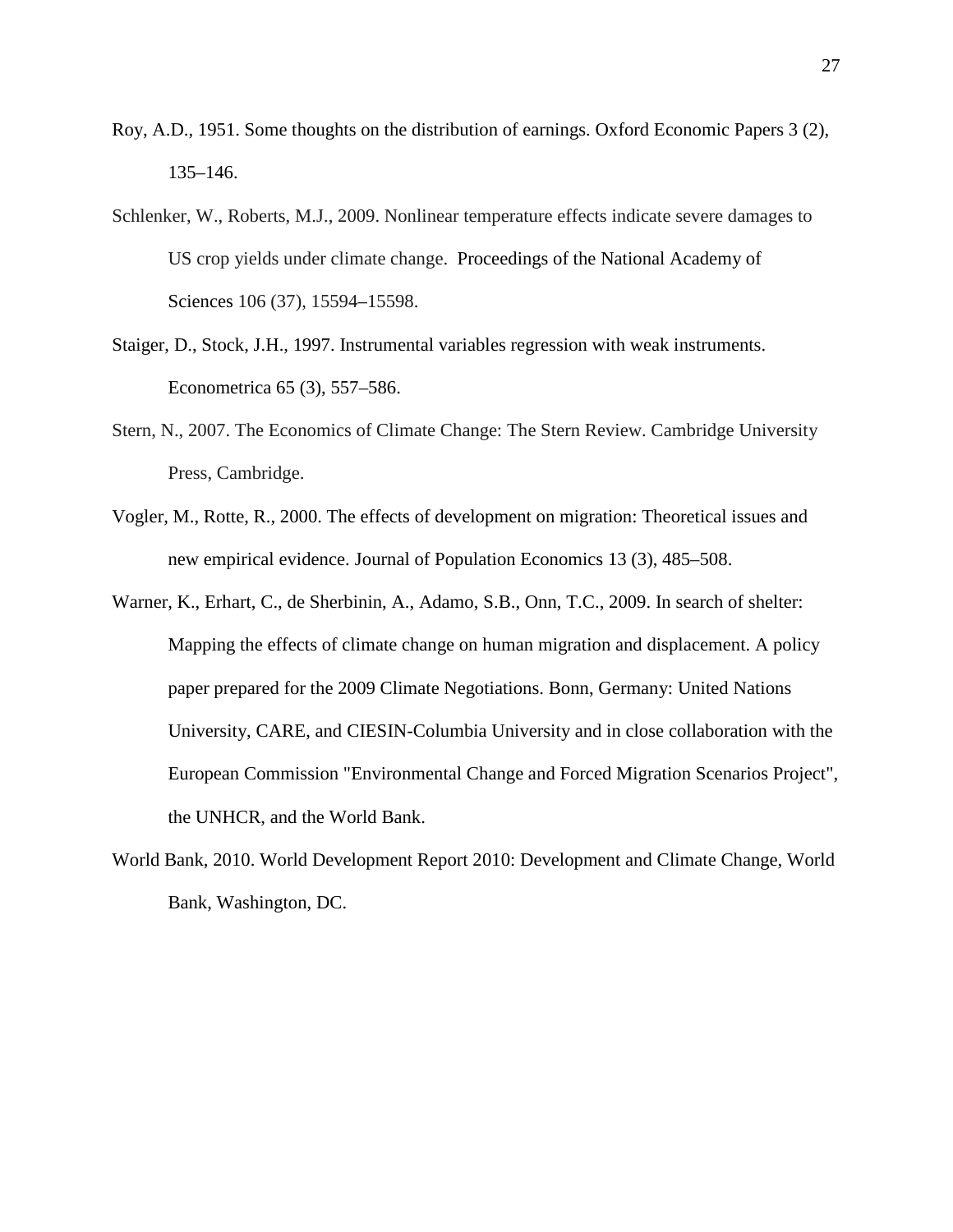### Summary statistics.

|                                                                |                     | Four equal-sized country groups |                      |                       | All countries         |
|----------------------------------------------------------------|---------------------|---------------------------------|----------------------|-----------------------|-----------------------|
|                                                                | (1)                 | (2)                             | (3)                  | (4)                   | (5)                   |
| Total outmigration<br>(millions)                               | 38.6                | 24.0                            | 34.7                 | 8.2                   | 108                   |
| Total outmigration in top<br>5% migration routes<br>(millions) | 30.8                | 18.6                            | 29.3                 | 4.6                   | 85.4                  |
| Total outmigration in top<br>1% migration routes<br>(millions) | 17.8                | 10.4                            | 18.9                 | 2.2                   | 50                    |
| Average annual<br>outmigration rate                            | 0.18%<br>$(0.18\%)$ | 0.30%<br>$(0.38\%)$             | 0.17%<br>$(0.32\%)$  | 0.10%<br>$(0.30\%)$   | 0.19%<br>$(0.31\%)$   |
| GDP per capita<br>$(2005$ US dollar)                           | 23438<br>(13771)    | 8635<br>(6299)                  | 3161<br>(2233)       | 1222<br>(1550)        | 9631<br>(12783)       |
| Cereal yields<br>(Kilogram per hectare)                        | 3709<br>(2076)      | 2594<br>(1569)                  | 2013<br>(1193)       | 1531<br>(962)         | 2463<br>(1711)        |
| The percentage of<br>agriculture, value added in<br><b>GDP</b> | 3.55%<br>$(2.22\%)$ | 10.14%<br>$(4.36\%)$            | 20.48%<br>$(6.77\%)$ | 38.97%<br>$(11.41\%)$ | 18.15%<br>$(15.10\%)$ |
| Monthly mean temperature<br>(Degree Celsius)                   | 15.712<br>(8.806)   | 18.485<br>(7.634)               | 19.127<br>(8.007)    | 23.397<br>(5.624)     | 19.309<br>(8.067)     |
| Monthly total precipitation<br>(Millimeters)                   | 60.195<br>(39.230)  | 101.828<br>(77.894)             | 93.276<br>(70.284)   | 123.821<br>(82.684)   | 93.578<br>(72.888)    |

*Note*: Columns 1-4 are four country groups divided by the lower quartile, median, and the upper quartile in terms of the share of agriculture value added in GDP, where column (1) represents the least agriculture-dependent countries, and column (4) includes the most agriculture-dependent countries. Column (5) represents all the countries. Standard deviations are in parentheses.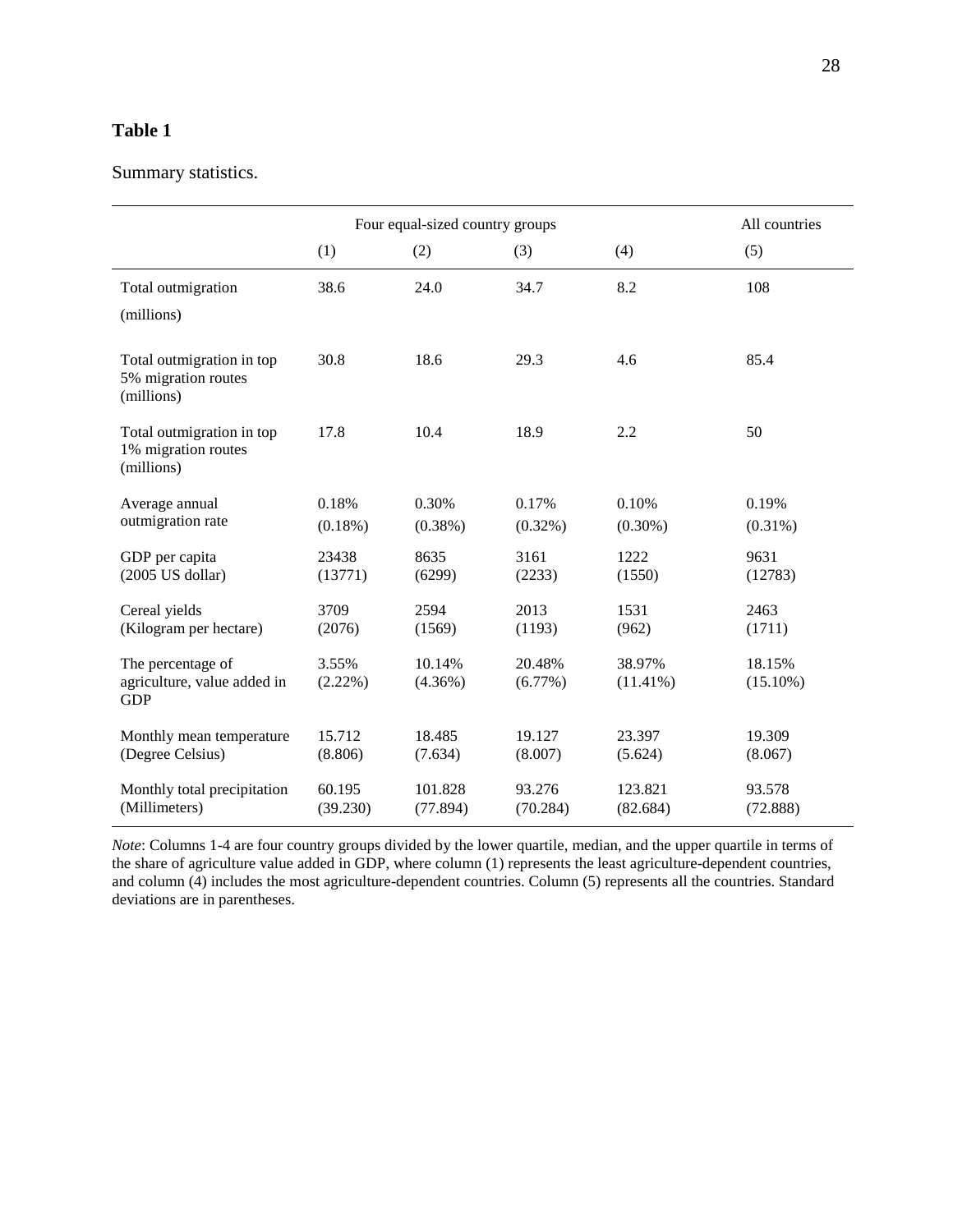|                                                              | Model 1              | Model 2                 | Model 3                        |
|--------------------------------------------------------------|----------------------|-------------------------|--------------------------------|
| Temperature                                                  | $0.011**$<br>(0.005) | 0.003<br>(0.005)        | 0.004<br>(0.005)               |
| Temperature $\times$ Agriculture                             |                      | $0.047***$<br>(0.013)   | $0.046***$<br>(0.013)          |
| Precipitation                                                | 0.0003<br>(0.0002)   | 0.0001<br>(0.0002)      | 0.0001<br>(0.0002)             |
| Precipitation $\times$ Agriculture                           |                      | $0.0012***$<br>(0.0005) | $0.0012**$<br>(0.0005)         |
| Log of lagged origin GDP per capita                          |                      |                         | $-0.360***$                    |
| Log of lagged destination GDP per capita                     |                      |                         | (0.045)<br>1.081***<br>(0.085) |
| Country-pair fixed effects                                   | Yes                  | Yes                     | Yes                            |
| Origin and destination country-specific linear time<br>trend | Yes                  | Yes                     | Yes                            |
| <b>Observations</b>                                          | 95,712               | 95,712                  | 95,712                         |
| Number of origin countries<br>Adjusted $R^2$                 | 163<br>0.9369        | 163<br>0.9369           | 163<br>0.9374                  |
| Temperature effect in<br>agriculture-dependent countries     |                      | $0.050***$<br>(0.012)   | $0.050***$<br>(0.012)          |

Climate and international migration: the reduced-form regression.

*Note*: Dependent variable is the natural logarithm of migration rate from origin country *i* to destination country *j*. Temperature and precipitation variables are measured in country *i*. The dummy variable "Agriculture" in the interaction term is defined where the top 25% agriculture-dependent countries are assigned with 1, and the remaining countries are assigned with 0. Robust standard errors clustered by country pairs are reported in parentheses.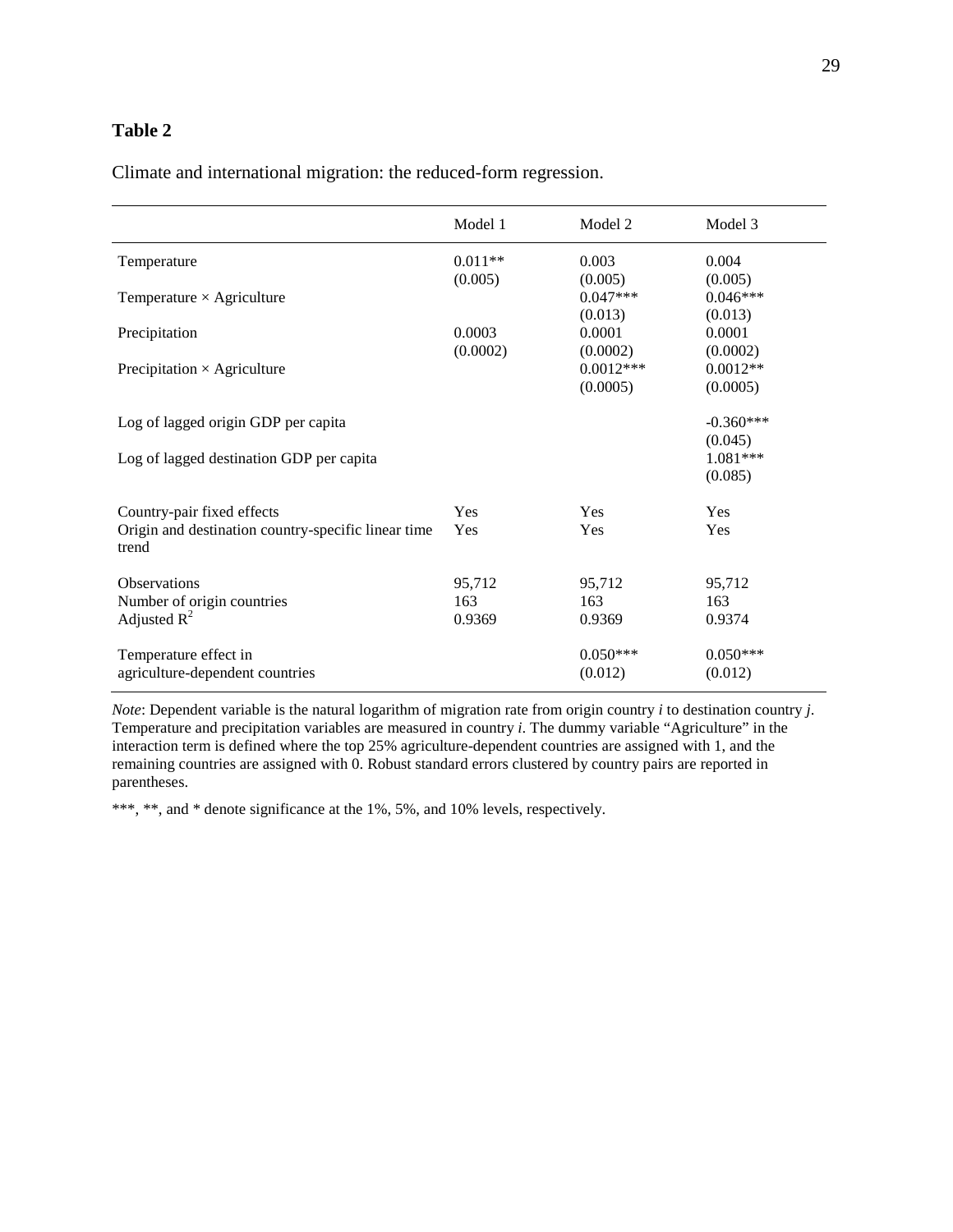Robustness checks for the reduced-form model.

|                                                                                     | Top 33%    | Top 25%    | Alternative definitions of agricultural country<br>Top 20% |
|-------------------------------------------------------------------------------------|------------|------------|------------------------------------------------------------|
| <b>Baseline</b> specification                                                       |            |            |                                                            |
|                                                                                     | $0.019*$   | $0.046***$ | $0.055***$                                                 |
|                                                                                     | (0.011)    | (0.013)    | (0.013)                                                    |
| Panel A: Controlling for lagged one year temperature and precipitation              |            |            |                                                            |
|                                                                                     | 0.008      | $0.031**$  | $0.042***$                                                 |
|                                                                                     | (0.010)    | (0.012)    | (0.013)                                                    |
| Panel B: Controlling for lagged temperature and precipitation (up to five years)    |            |            |                                                            |
|                                                                                     | 0.005      | $0.028**$  | $0.041***$                                                 |
|                                                                                     | (0.011)    | (0.013)    | (0.014)                                                    |
| Panel C: Controlling for the log of lagged migration stock                          |            |            |                                                            |
|                                                                                     | $0.019*$   | $0.044***$ | $0.052***$                                                 |
|                                                                                     | (0.011)    | (0.013)    | (0.014)                                                    |
| Panel D: Controlling for the log of lagged one year migration rate                  |            |            |                                                            |
|                                                                                     | 0.013      | $0.025**$  | $0.027***$                                                 |
|                                                                                     | (0.009)    | (0.010)    | (0.010)                                                    |
| Panel E: Controlling for origin country-specific quadratic time trend               |            |            |                                                            |
|                                                                                     | 0.012      | $0.031***$ | $0.043***$                                                 |
|                                                                                     | (0.010)    | (0.012)    | (0.013)                                                    |
| Panel F: Controlling for both origin and destination country fixed effects          |            |            |                                                            |
|                                                                                     | $0.050***$ | $0.076***$ | $0.079***$                                                 |
|                                                                                     | (0.013)    | (0.016)    | (0.017)                                                    |
| Panel G: Regressions weighted by the natural logarithm of origin country population |            |            |                                                            |
|                                                                                     | $0.022**$  | $0.049***$ | $0.057***$                                                 |
|                                                                                     | (0.011)    | (0.013)    | (0.014)                                                    |
| Panel H: Using the natural logarithm of migration flows as dependent variable       |            |            |                                                            |
|                                                                                     | $0.020*$   | $0.046***$ | $0.053***$                                                 |
|                                                                                     | (0.011)    | (0.013)    | (0.013)                                                    |
| Panel I: Using lagged temperature and precipitation as independent variable         |            |            |                                                            |
|                                                                                     | $0.029***$ | $0.038***$ | $0.037***$                                                 |
|                                                                                     | (0.011)    | (0.013)    | (0.014)                                                    |
| Panel J: Dropping observations with top 5% country pairs by migration flows         |            |            |                                                            |
|                                                                                     | $0.020*$   | $0.047***$ | $0.054***$                                                 |
|                                                                                     | (0.011)    | (0.013)    | (0.013)                                                    |
| Panel K: Dropping observations with top 1% country pairs by migration flows         |            |            |                                                            |
|                                                                                     | $0.019*$   | $0.046***$ | $0.055***$                                                 |
|                                                                                     | (0.011)    | (0.013)    | (0.013)                                                    |
| Panel L: Dropping observations with zero migration flows                            |            |            |                                                            |
|                                                                                     | $0.028**$  | $0.060***$ | $0.066***$                                                 |
|                                                                                     | (0.012)    | (0.015)    | (0.017)                                                    |
|                                                                                     |            |            |                                                            |

*Note*: The coefficients of the interaction term between temperature and agricultural dependence are reported here, as the one reported in Model 3 in Table 2. Each column represents different definitions of agricultural countries, where the top 33%, top 25%, or top 20% agricultural countries are assigned with 1, and the remaining countries are assigned with 0. In Panel F, control variables such as distance between the most populated cities, common language, colonial tie, and common border are included in the model, since these country-pair variables are no longer controlled for without country-pair fixed effects. Robust standard errors clustered by country pairs are reported in parentheses. \*\*\*, \*\*, and \* denote significance at the 1%, 5%, and 10% levels, respectively.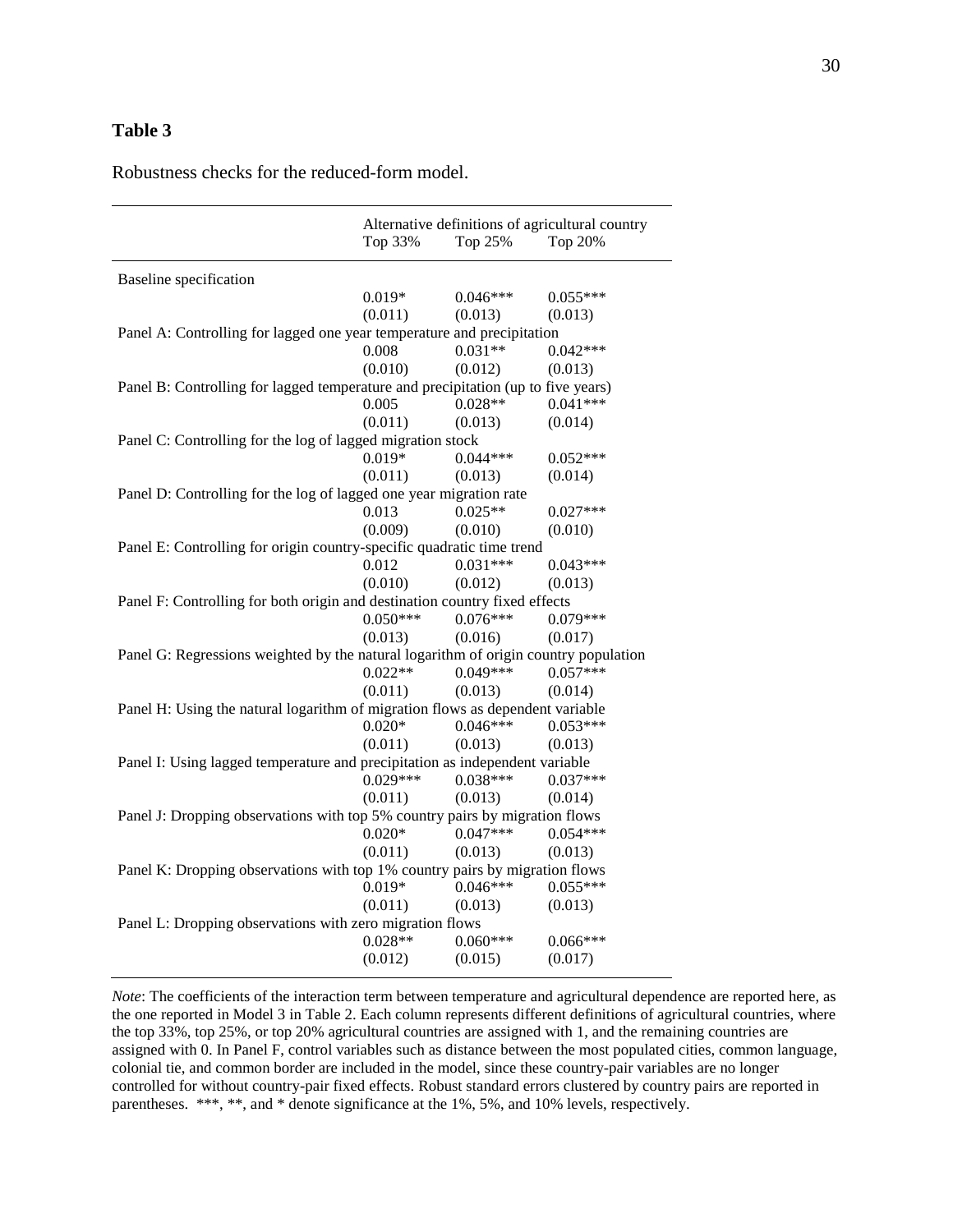|                                                              | (1)                                       | (2)                                        | (3)                                         | (4)                                       |
|--------------------------------------------------------------|-------------------------------------------|--------------------------------------------|---------------------------------------------|-------------------------------------------|
| Temperature<br>Temperature $\times$ Agriculture              | 0.019<br>(0.013)<br>0.020<br>(0.022)      | 0.003<br>(0.010)<br>$-0.007$<br>(0.019)    | $-0.001$<br>(0.009)<br>0.028<br>(0.021)     | 0.002<br>(0.009)<br>$0.063***$<br>(0.023) |
| Precipitation<br>Precipitation $\times$ Agriculture          | $-0.001**$<br>(0.000)<br>0.001<br>(0.001) | $-0.000$<br>(0.000)<br>$0.001*$<br>(0.001) | $0.001**$<br>(0.000)<br>$0.002*$<br>(0.001) | $-0.000$<br>(0.000)<br>0.001<br>(0.001)   |
| Origin and destination log of lagged<br>GDP per capita       | <b>Yes</b>                                | <b>Yes</b>                                 | Yes                                         | <b>Yes</b>                                |
| Country-pair fixed effects                                   | Yes                                       | Yes                                        | Yes                                         | Yes                                       |
| Destination and origin country-specific<br>linear time trend | Yes                                       | <b>Yes</b>                                 | Yes                                         | Yes                                       |
| <b>Observations</b><br>Number of id<br>Adjusted $R^2$        | 17,923<br>1,677<br>0.9000                 | 24,898<br>1,844<br>0.8855                  | 29,398<br>1,821<br>0.8887                   | 33,807<br>1,882<br>0.9302                 |

Temperature effects by popularity of migration routes between origins and destinations.

*Note*: We split the dataset into four parts determined by the popularity of destination countries (based on migration stock) for each origin country, where column (1) only includes destination countries with small migration stock from each origin country, and column (4) only includes destination countries with large migration stock from each origin country. Robust standard errors clustered by country pairs are reported in parentheses.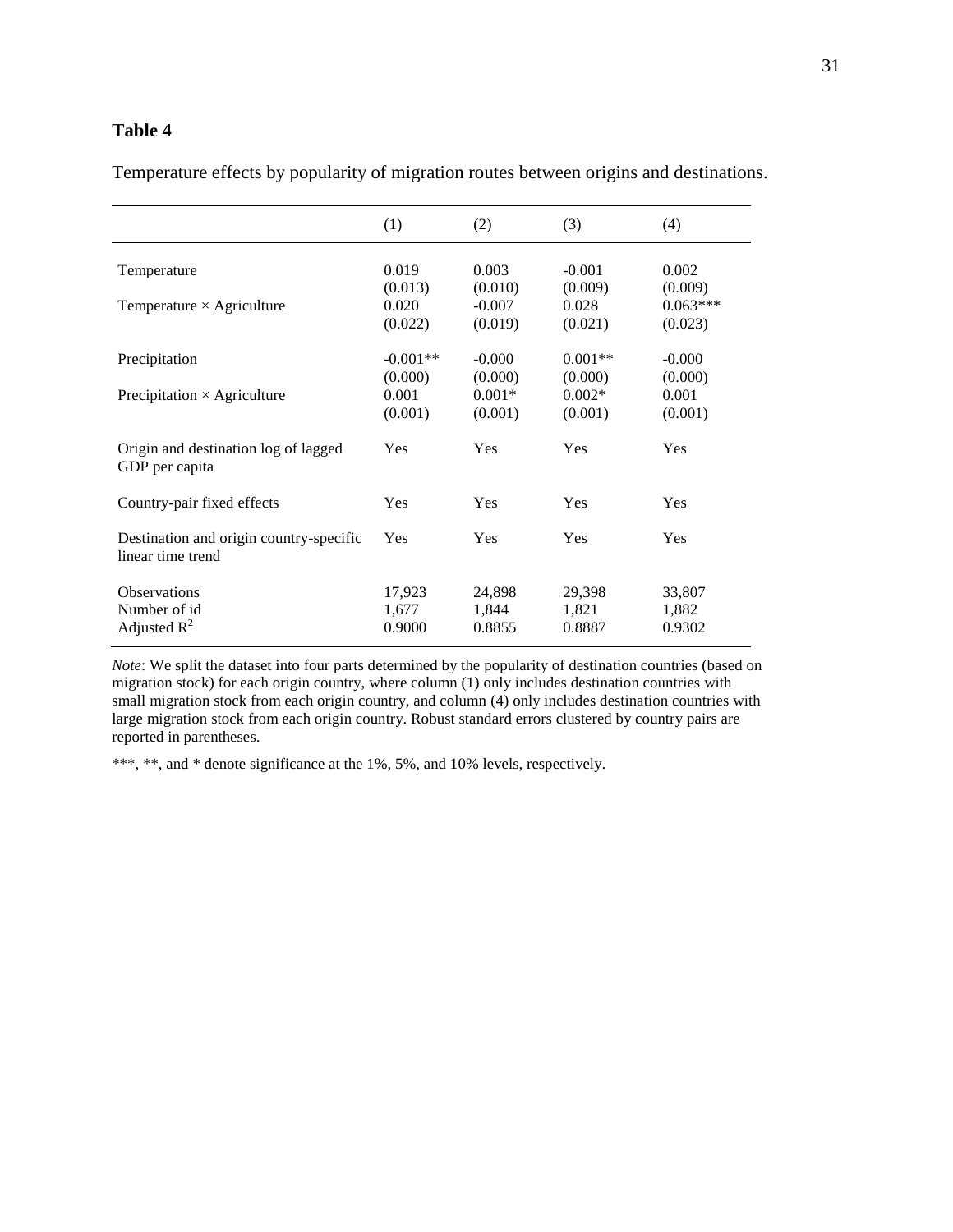|                                                                                         | (1)                                      | (2)                              | (3)                       | (4)                              |
|-----------------------------------------------------------------------------------------|------------------------------------------|----------------------------------|---------------------------|----------------------------------|
| Log of origin cereal yields                                                             | Panel A: FE-OLS<br>$-0.016$<br>(0.050)   | $-0.270**$<br>(0.115)            | $-0.141$<br>(0.137)       | $-0.548**$<br>(0.201)            |
| Log of origin cereal yields                                                             | Panel B: FE-2SLS<br>$-4.772$<br>(20.650) | 2.107<br>(1.542)                 | $-1.859$<br>(1.218)       | $-2.405**$<br>(0.974)            |
| Country FE<br>Country-specific time trend<br>Number of Countries<br><b>Observations</b> | <b>Yes</b><br>Yes<br>40<br>1,158         | <b>Yes</b><br>Yes<br>39<br>1,125 | Yes<br>Yes<br>38<br>1,069 | <b>Yes</b><br>Yes<br>38<br>1,138 |

The second stage results: International migration and cereal yields.

*Note*: The dependent variable is the natural logarithm of total outmigration rate from one country to all the countries. Columns 1-4 are four country groups divided by the lower quartile, median, and the upper quartile in terms of the share of agriculture value added in GDP, where column (1) represents the least agriculture-dependent countries, and column (4) represents the most agriculture-dependent countries. Robust standard errors clustered by country are reported in parentheses.

FE-OLS is the fixed-effects ordinary least squares regression model. FE-2SLS is the fixed-effects twostage least-squares regression model. The first stage of the FE-2SLS is reported in Table A3.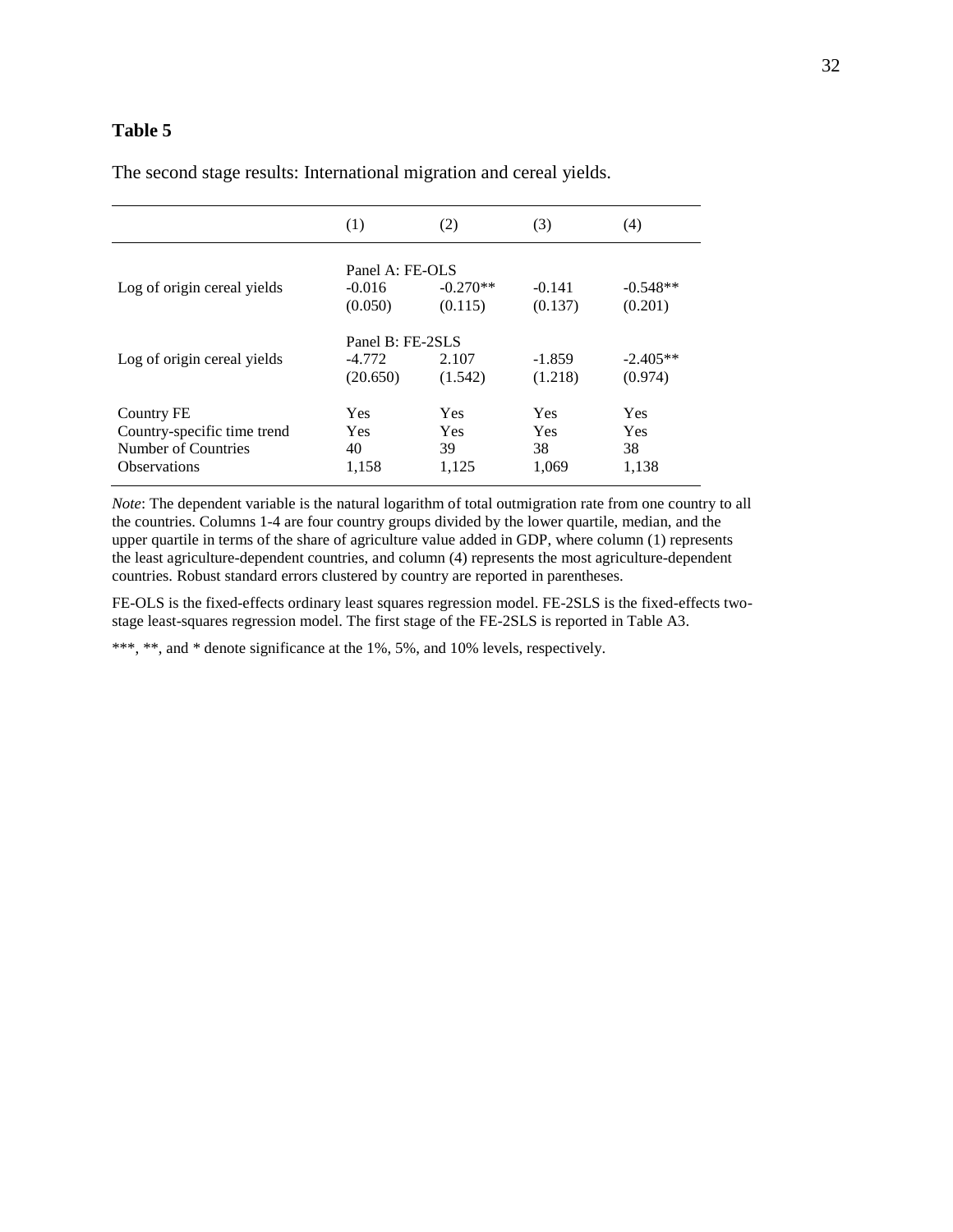Robustness checks for the instrumental variables results.

|                        | $F-statistic (Prob > F)$                                    | Coefficients of cereal yields |                |
|------------------------|-------------------------------------------------------------|-------------------------------|----------------|
|                        | in the first stage                                          | in the second stage           |                |
|                        |                                                             | FE-2SLS                       | <b>FE-LIML</b> |
| Baseline specification |                                                             |                               |                |
|                        | 6.34                                                        | $-2.405**$                    | $-2.405**$     |
|                        | (0.0043)                                                    | (0.974)                       | (0.974)        |
|                        | Panel A: Using only temperature as instrument               |                               |                |
|                        | 9.99                                                        | $-2.423**$                    | $-2.423**$     |
|                        | (0.0031)                                                    | (0.967)                       | (0.967)        |
|                        | Panel B: Using only precipitation as instrument             |                               |                |
|                        | 10.13                                                       | $-2.375*$                     | $-2.375*$      |
|                        | (0.0029)                                                    | (1.159)                       | (1.159)        |
|                        | Panel C: Using lagged yield and climate variables           |                               |                |
|                        | 5.33                                                        | $-3.029**$                    | $-3.131**$     |
|                        | (0.0093)                                                    | (1.245)                       | (1.312)        |
|                        | Panel D: Also controlling for origin country GDP per capita |                               |                |
|                        | 6.50                                                        | $-3.326**$                    | $-2.330**$     |
|                        | (0.0036)                                                    | (0.945)                       | (0.947)        |
|                        | Panel E: Using the natural logarithm of migration flows     |                               |                |
|                        | 6.34                                                        | $-2.468**$                    | $-2.468**$     |
|                        | (0.0043)                                                    | (0.967)                       | (0.967)        |
|                        | Panel F: Using the top 33% agricultural countries           |                               |                |
|                        | 8.59                                                        | $-2.098**$                    | $-2.157**$     |
|                        | (0.0006)                                                    | (0.833)                       | (0.869)        |
|                        | Panel G: Using the top 20% agriculture countries            |                               |                |
|                        | 5.95                                                        | $-2.561**$                    | $-2.609**$     |
|                        | (0.0067)                                                    | (0.964)                       | (0.992)        |
|                        |                                                             |                               |                |

*Note*: The coefficients reported in this table are for the top 25% agriculturedependent countries only, as the FE-2SLS result reported in column (4) in Table 5. Panels A–E are based on the top 25% agriculture-dependent countries. Robust standard errors clustered by country are reported in parentheses.

FE-2SLS is a fixed-effects two-stage least-squares regression model. FE-LIML is a limited-information maximum-likelihood model.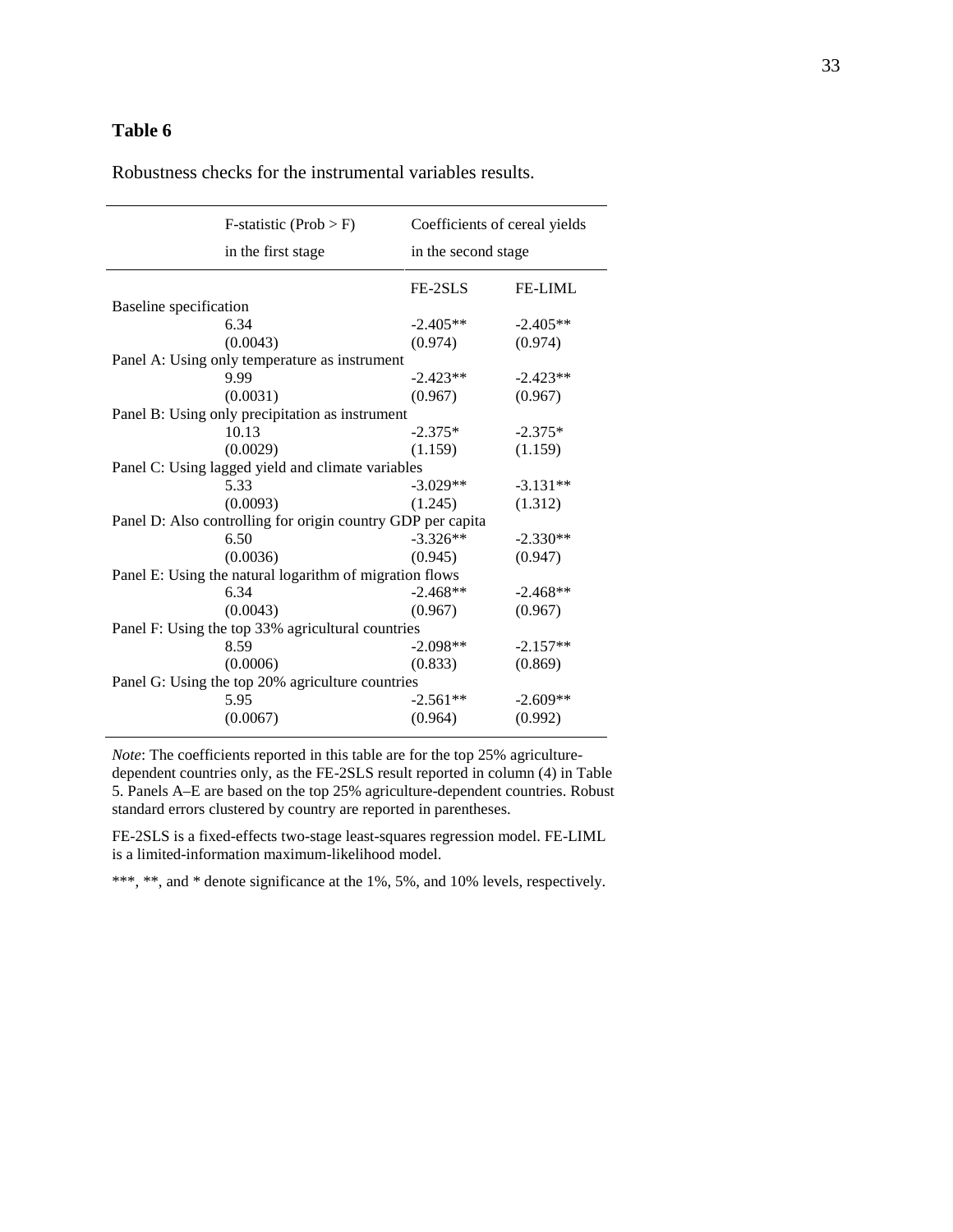**Appendix A**

**See Tables A1, A2, and A3.**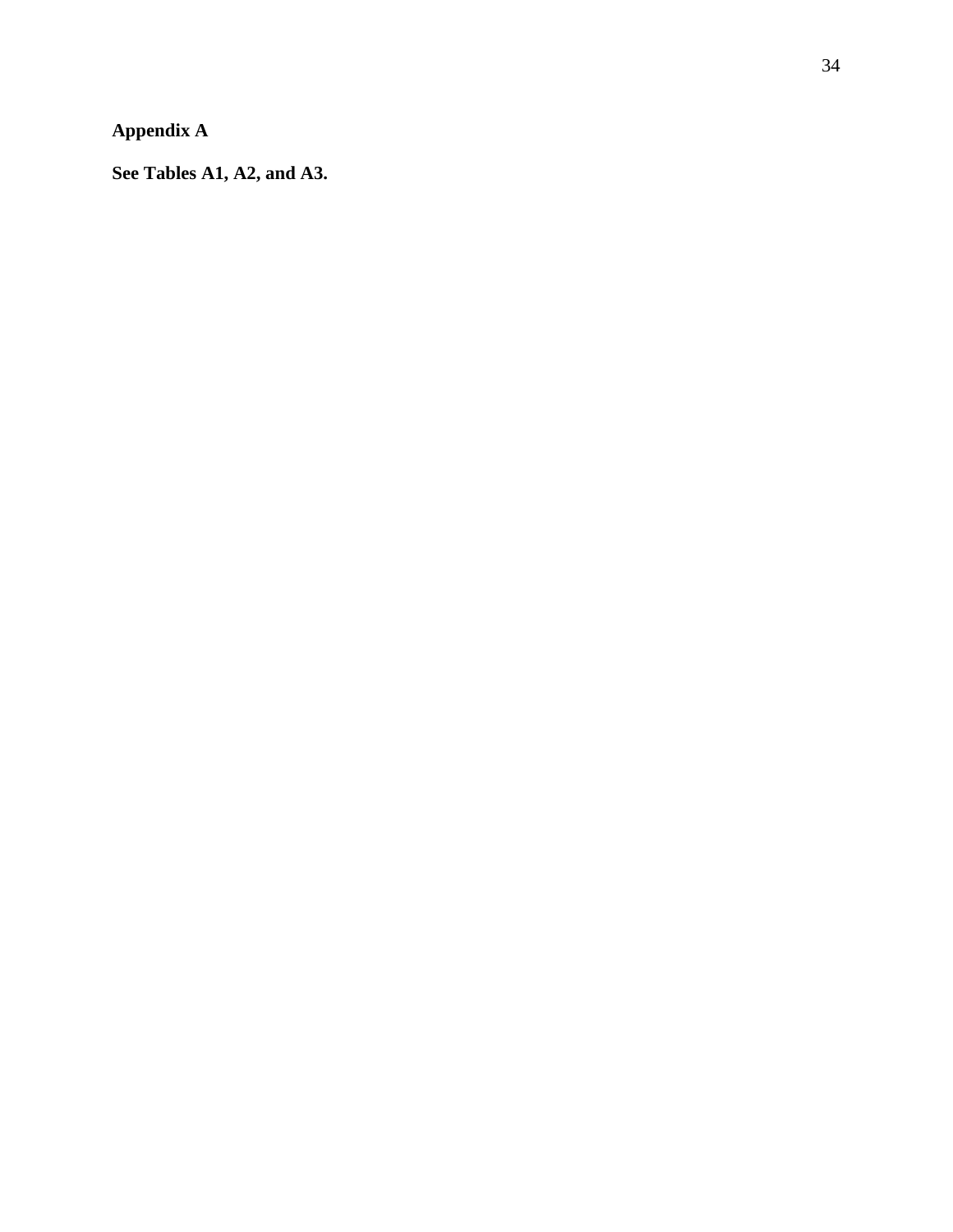### **Table A1**

Country-year coverage migration flows.

| Destination | AUS | <b>AUT</b> | <b>BEL</b> | <b>BGR</b> | CAN | <b>CHE</b> | <b>CHL</b> | <b>CYP</b> | <b>CZE</b> | DEU | DNK | <b>ESP</b> | <b>EST</b> | <b>FIN</b> | <b>FRA</b> | GBR | <b>GRC</b> | <b>HRV</b> | <b>HUN</b> | <b>IRL</b>     | <b>ISL</b> | <b>ISR</b> | <b>ITA</b> |
|-------------|-----|------------|------------|------------|-----|------------|------------|------------|------------|-----|-----|------------|------------|------------|------------|-----|------------|------------|------------|----------------|------------|------------|------------|
| Year        |     |            |            |            |     |            |            |            |            |     |     |            |            |            |            |     |            |            |            |                |            |            |            |
| 2010        | 162 | 163        |            |            | 164 |            |            |            | 124        | 163 | 164 | 107        | 165        | 160        |            |     |            |            | 132        | 164            | 149        |            |            |
| 2009        | 161 | 163        | 160        |            | 164 | 126        | 140        |            | 131        | 163 | 164 | 107        | 164        | 160        |            | 26  |            |            | 129        | 164            | 149        | 42         | 162        |
| 2008        | 159 | 163        | 159        | 164        | 164 | 126        | 140        | 164        | 134        | 163 | 164 | 107        | 164        | 160        | 113        | 21  |            | 164        | 130        | 164            | 149        | 42         | 161        |
| 2007        | 160 | 163        | 90         | 163        | 164 | 126        | 140        | 162        | 136        | 163 | 164 | 107        | 163        | 160        | 115        | 19  | 163        | 163        | 120        | 2              | 149        | 42         | 157        |
| 2006        | 162 | 163        | 91         |            | 164 | 126        | 140        | 162        | 135        | 163 | 164 | 102        | 163        | 160        | 114        | 32  | 163        | 163        | 122        | $\overline{2}$ | 149        | 42         | 159        |
| 2005        | 158 | 163        | 82         |            | 164 | 126        | 140        | 162        | 129        | 163 | 164 | 63         | 163        | 160        | 101        | 107 |            |            | 111        | $\overline{2}$ | 149        | 42         | 161        |
| 2004        | 160 | 163        | 68         |            | 164 | 126        | 140        | 162        | 136        | 163 | 164 | 55         | 163        | 160        | 100        | 101 |            | 163        | 100        | $\overline{2}$ | 149        | 42         | 161        |
| 2003        | 159 | 163        | 67         |            | 164 | 126        | 140        | 162        | 132        | 163 | 164 | 55         |            | 160        | 119        | 102 |            | 163        | 111        | $\overline{c}$ | 149        | 42         | 159        |
| 2002        | 158 | 163        | 67         |            | 164 |            |            | 160        | 131        | 163 | 164 | 55         |            | 160        | 120        | 92  |            | 161        | 102        | $\overline{2}$ | 149        | 42         | 160        |
| 2001        | 160 | 163        | 67         |            | 164 |            |            | 117        | 107        | 76  | 164 | 55         |            | 160        | 121        | 97  |            | 161        | 105        | $\overline{2}$ | 149        | 42         | 158        |
| 2000        | 158 | 163        | 67         |            | 164 |            |            | 161        | 104        | 75  | 164 | 54         |            | 160        | 121        | 103 |            |            | 108        | $\overline{2}$ | 149        | 42         | 160        |
| 1999        | 159 | 163        | 67         |            | 164 |            |            |            | 102        | 163 | 164 | 54         | 162        | 160        | 112        | 103 |            | 161        | 104        | $\overline{2}$ | 149        | 42         | 158        |
| 1998        | 155 | 163        | 67         |            | 164 |            |            | 117        | 113        | 163 | 164 | 54         | 162        | 160        | 112        | 107 | 161        | 116        | 106        | $\overline{2}$ | 149        | 42         | 160        |
| 1997        | 157 | 163        | 52         |            | 164 |            |            |            | 105        | 163 | 164 | 38         |            | 160        | 112        | 45  | 159        |            | 107        | $\overline{2}$ | 149        |            | 160        |
| 1996        | 156 | 163        | 52         |            | 164 |            |            |            | 110        | 163 | 164 | 53         |            | 160        | 112        | 49  | 163        |            | 108        | $\overline{2}$ | 149        |            | 157        |
| 1995        | 152 |            | 52         |            | 164 |            |            |            | 111        | 163 | 164 | 38         |            | 160        | 112        | 50  | 162        |            | 109        | $\overline{2}$ | 149        |            | 46         |
| 1994        | 152 |            | 52         |            | 164 |            |            |            | 102        | 163 | 164 | 38         |            | 160        | 113        | 25  | 163        |            | 109        | $\overline{2}$ | 149        |            | 31         |
| 1993        | 147 |            | 45         |            | 164 |            |            |            | 93         | 163 | 164 | 38         |            | 160        |            | 37  | 163        |            | 97         | $\overline{2}$ | 149        |            | 31         |
| 1992        | 148 |            | 45         |            | 164 |            |            |            |            | 159 | 164 | 43         |            | 160        |            | 43  | 163        |            | 103        | $\overline{c}$ | 149        |            | 31         |
| 1991        | 137 |            | 45         |            | 164 |            |            |            |            | 144 | 164 | 41         |            | 160        |            | 48  | 163        |            | 92         | $\overline{2}$ | 149        |            | 31         |
| 1990        | 134 |            | 45         |            | 164 |            |            |            |            | 41  | 164 | 41         |            | 160        |            | 38  | 161        |            | 95         | $\overline{2}$ | 149        |            | 31         |
| 1989        | 132 |            | 46         |            | 164 |            |            |            |            | 100 | 164 | 41         |            | 160        |            | 31  |            |            | 92         | $\overline{2}$ | 149        |            | 31         |
| 1988        | 127 |            | 24         |            | 164 |            |            |            |            | 100 | 164 | 41         |            | 160        |            | 38  |            |            | 95         | $\overline{2}$ | 149        |            | 31         |
| 1987        | 134 |            | 26         |            | 164 |            |            |            |            | 100 | 164 |            |            | 160        |            | 29  |            |            | 95         | $\mathfrak{D}$ | 149        |            | 31         |
| 1986        | 132 |            | 26         |            | 164 |            |            |            |            | 100 | 164 |            |            | 160        |            | 33  |            |            | 99         |                | 149        |            | 31         |
| 1985        | 134 |            | 26         |            | 164 |            |            |            |            | 100 | 164 |            |            | 160        |            | 34  |            |            | 90         |                | 18         |            | 31         |
| 1984        | 131 |            | 26         |            | 164 |            |            |            |            | 100 | 164 |            |            | 160        |            |     |            |            |            |                | 18         |            |            |
| 1983        | 139 |            | 26         |            | 164 |            |            |            |            | 100 | 164 |            |            | 160        |            |     |            |            |            |                | 18         |            |            |
| 1982        | 136 |            | 26         |            | 164 |            |            |            |            | 100 | 164 |            |            |            |            |     |            |            |            |                | 18         |            |            |
| 1981        |     |            | 26         |            | 164 |            |            |            |            | 100 | 164 |            |            |            |            |     |            |            |            |                | 18         |            |            |
| 1980        |     |            | 26         |            | 164 |            |            |            |            | 100 | 164 |            |            |            |            |     |            |            |            |                |            |            |            |

*Note*: Each cell in the table represents the numbers of origin countries for a given destination country in a particular year in our dataset.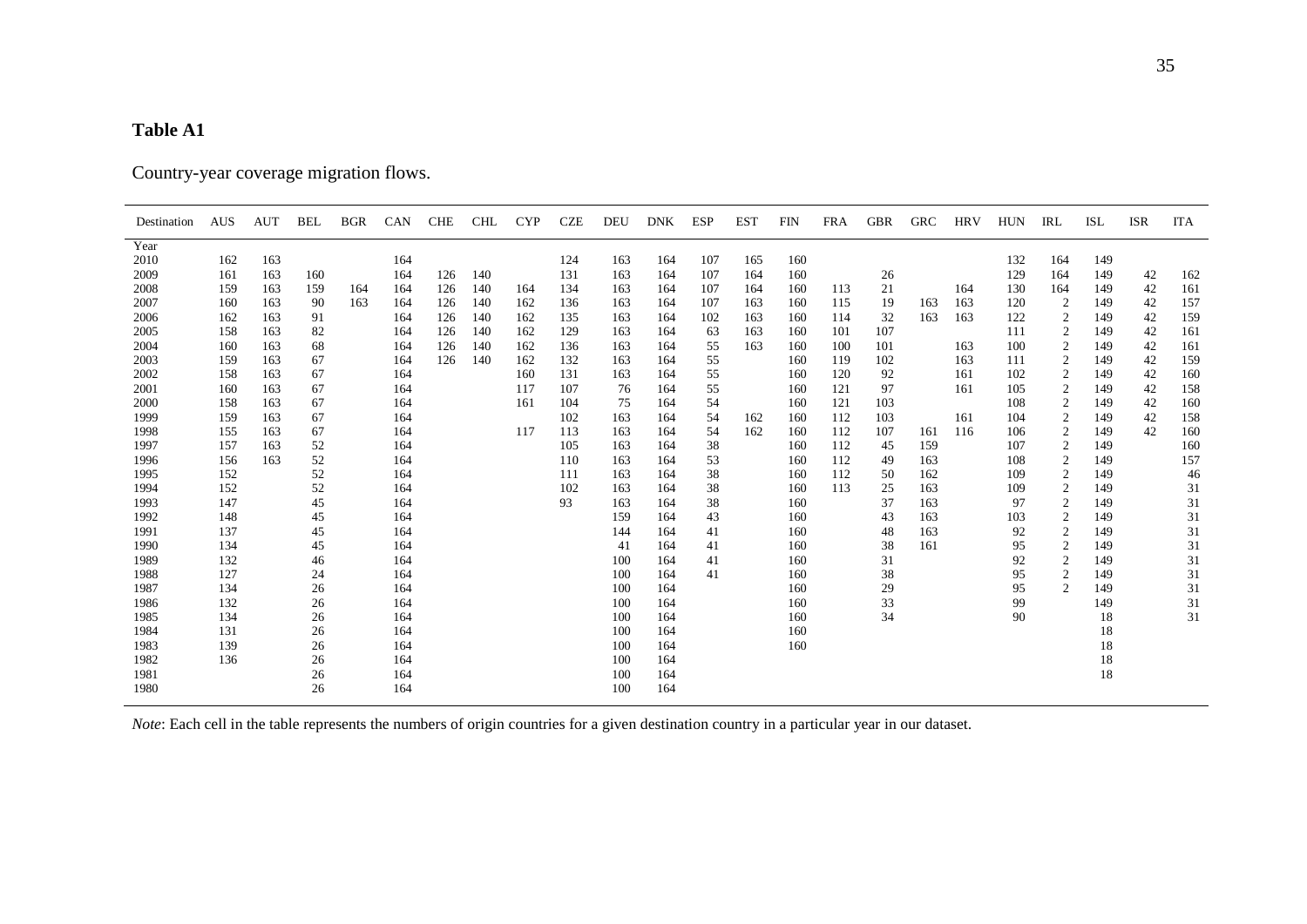### **Table A1 (continued)**

Country-Year coverage migration flows.

| Destination  | <b>JPN</b>     | <b>KOR</b> | <b>LTU</b> | <b>LUX</b> | <b>LVA</b> | <b>MEX</b> | <b>MLT</b> | <b>NLD</b> | <b>NOR</b> | <b>NZL</b> | POL | <b>PRT</b> | <b>ROM</b> | <b>RUS</b> | <b>SVK</b> | <b>SVN</b> | <b>SWE</b> | TUR | <b>USA</b> |
|--------------|----------------|------------|------------|------------|------------|------------|------------|------------|------------|------------|-----|------------|------------|------------|------------|------------|------------|-----|------------|
| Year<br>2010 |                |            | 163        | 131        |            |            |            | 160        | 162        | 163        | 113 | 136        |            |            | 163        | 164        | 163        |     | 161        |
| 2009         | 164            | 55         | 164        | 130        | 163        | 117        |            | 163        | 162        | 163        | 111 | 138        |            | 163        | 163        | 164        | 163        | 164 | 160        |
| 2008         | 163            | 54         | 164        | 135        | 164        | 116        |            | 162        | 162        | 163        | 163 | 132        | 70         | 163        | 163        | 164        | 163        | 163 | 161        |
| 2007         | 162            | 27         | 163        | 132        | 163        | 116        | 164        | 162        | 162        | 163        | 163 | 116        |            | 163        | 163        | 163        | 163        | 162 | 161        |
| 2006         | 161            | 10         | 163        | 131        | 163        |            |            | 160        | 162        | 163        | 163 | 119        |            | 164        | 163        | 163        | 163        | 161 | 161        |
| 2005         | 10             | 10         | 163        | 129        | 163        |            |            | 157        | 162        | 163        | 163 | 116        |            | 164        | 163        | 163        | 163        | 161 | 161        |
| 2004         | 10             | 10         | 163        | 128        | 163        |            |            | 161        | 162        | 163        | 163 | 109        |            | 164        | 163        | 163        | 163        | 161 | 163        |
| 2003         | 10             | 10         | 163        | 123        | 163        |            |            | 160        | 162        | 163        | 163 | 108        |            | 28         | 163        | 163        | 163        | 161 | 163        |
| 2002         | 10             | 10         | 162        | 116        | 161        |            |            | 163        | 162        | 163        | 163 | 116        |            | 26         | 163        | 161        | 163        | 161 | 164        |
| 2001         | 10             | 10         | 162        | 111        | 162        |            | 163        | 161        | 162        | 163        | 163 | 106        |            | 28         | 163        | 162        | 163        | 162 | 164        |
| 2000         | 14             | 10         | 162        | 114        | 162        |            | 118        | 160        | 162        | 163        | 163 | 105        |            | 28         | 163        | 162        | 163        | 162 | 163        |
| 1999         | 14             |            | 162        | 117        | 162        |            | 118        | 158        | 162        | 163        | 163 | 105        |            | 26         | 163        | 162        | 146        | 141 | 163        |
| 1998         | 14             |            | 162        | 112        | 162        |            | 118        | 160        | 162        | 163        | 16  | 131        |            | 26         | 163        | 162        | 149        | 140 | 163        |
| 1997         | 14             |            |            | 104        |            |            |            | 161        | 162        | 163        | 14  | 131        |            |            | 163        | 22         | 146        | 141 | 163        |
| 1996         | 14             |            |            | 101        |            |            |            | 159        | 161        | 163        | 14  | 131        |            |            | 163        | 22         | 151        | 135 | 163        |
| 1995         | 14             |            |            | 102        |            |            |            | 160        | 162        | 163        | 13  | 131        |            |            |            |            | 148        | 134 | 163        |
| 1994         | 14             |            |            | 97         |            |            |            | 156        | 162        | 163        | 13  | 131        |            |            |            |            | 152        |     | 163        |
| 1993         | 14             |            |            | 90         |            |            |            | 158        | 162        | 163        | 10  | 130        |            |            |            |            | 151        |     | 163        |
| 1992         | 14             |            |            | 97         |            |            |            | 148        | 162        | 163        | 10  | 131        |            |            |            |            | 142        |     | 164        |
| 1991         | 11             |            |            | 88         |            |            |            | 137        | 161        | 163        | 10  |            |            |            |            |            | 131        |     | 164        |
| 1990         | 11             |            |            | 93         |            |            |            | 139        | 161        | 163        | 9   |            |            |            |            |            | 130        |     | 164        |
| 1989         | 11             |            |            | 86         |            |            |            | 138        | 162        | 163        | 9   |            |            |            |            |            | 127        |     | 164        |
| 1988         | 11             |            |            | 88         |            |            |            | 137        | 162        | 163        |     |            |            |            |            |            | 121        |     | 164        |
| 1987         | 7              |            |            | 86         |            |            |            | 138        | 162        | 163        |     |            |            |            |            |            | 121        |     | 164        |
| 1986         | $\overline{7}$ |            |            |            |            |            |            |            | 161        | 163        |     |            |            |            |            |            | 124        |     | 164        |
| 1985         | $\overline{7}$ |            |            |            |            |            |            |            | 105        | 163        |     |            |            |            |            |            | 121        |     | 164        |
| 1984         |                |            |            |            |            |            |            |            | 163        | 163        |     |            |            |            |            |            | 114        |     | 164        |
| 1983         |                |            |            |            |            |            |            |            | 163        | 163        |     |            |            |            |            |            | 110        |     | 164        |
| 1982         |                |            |            |            |            |            |            |            | 163        | 163        |     |            |            |            |            |            | 109        |     | 164        |
| 1981         |                |            |            |            |            |            |            |            | 163        | 163        |     |            |            |            |            |            | 111        |     | 163        |
| 1980         |                |            |            |            |            |            |            |            | 163        | 163        |     |            |            |            |            |            | 111        |     | 162        |

*Note*: Each cell in the table represents the numbers of origin countries for a given destination country in a particular year in our dataset.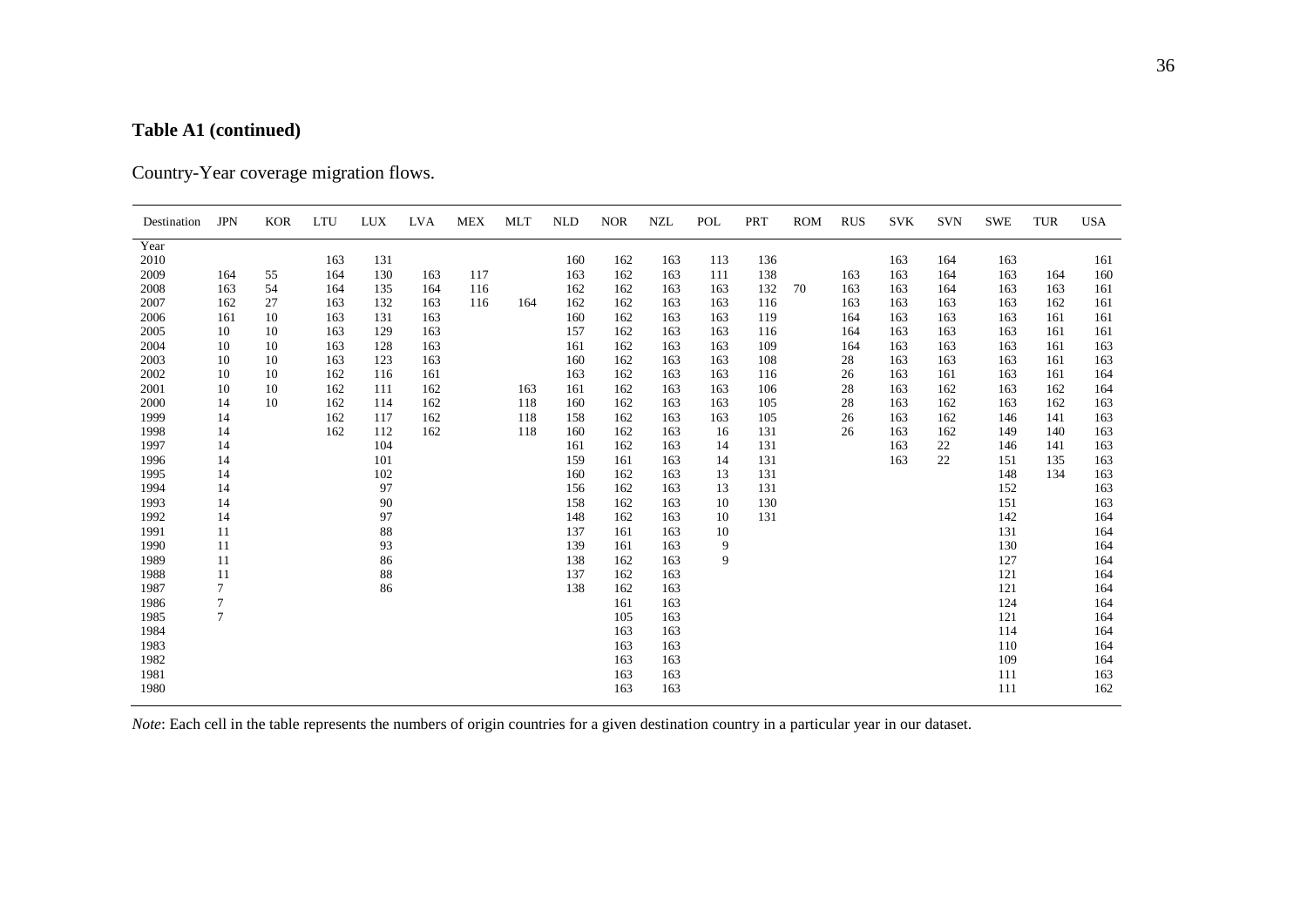## **Table A2**

# Definitions of migration flows.

| Destinations              | Definition of "immigrant" based on                 |
|---------------------------|----------------------------------------------------|
| Australia                 | Country of Birth                                   |
| Austria                   | Citizenship                                        |
| Belgium                   | Citizenship                                        |
| Bulgaria                  | Citizenship                                        |
| Canada                    | Country of Birth                                   |
| Chile                     | Citizenship                                        |
| Cyprus                    | Citizenship                                        |
| Czech Republic            | Citizenship                                        |
| Denmark                   | Citizenship                                        |
| Estonia                   | Citizenship                                        |
| Finland                   | Citizenship                                        |
| France                    | Citizenship                                        |
| Germany                   | Citizenship                                        |
| Greece                    | Citizenship                                        |
| Hungary                   | Citizenship                                        |
| Iceland                   | Citizenship                                        |
| Ireland                   | Country of Birth                                   |
| Israel                    | Citizenship                                        |
| Italy                     | Citizenship                                        |
| Japan                     | Citizenship                                        |
| Korea                     | Citizenship                                        |
| Latvia                    | Citizenship                                        |
| Lithuania                 | Citizenship                                        |
| Luxembourg                | Citizenship                                        |
| Malta                     | Citizenship                                        |
| Mexico                    | Citizenship                                        |
| <b>Netherlands</b>        | Country of Birth                                   |
| New Zealand               | <b>Last Permanent Residence</b>                    |
| Norway                    | 1979-1984 Country of Origin, 1985-2010 Citizenship |
| Poland                    | Country of Origin                                  |
| Portugal                  | Citizenship                                        |
| Romania                   | Citizenship                                        |
| <b>Russian Federation</b> | Citizenship                                        |
| Slovak Republic           | Country of Origin                                  |
| Slovenia                  | Citizenship                                        |
| Spain                     | Country of Origin                                  |
| Sweden                    | Citizenship                                        |
| Switzerland               | Citizenship                                        |
| Turkey                    | Citizenship                                        |
| United Kingdom            | Citizenship                                        |
| <b>United States</b>      | Country of Birth                                   |